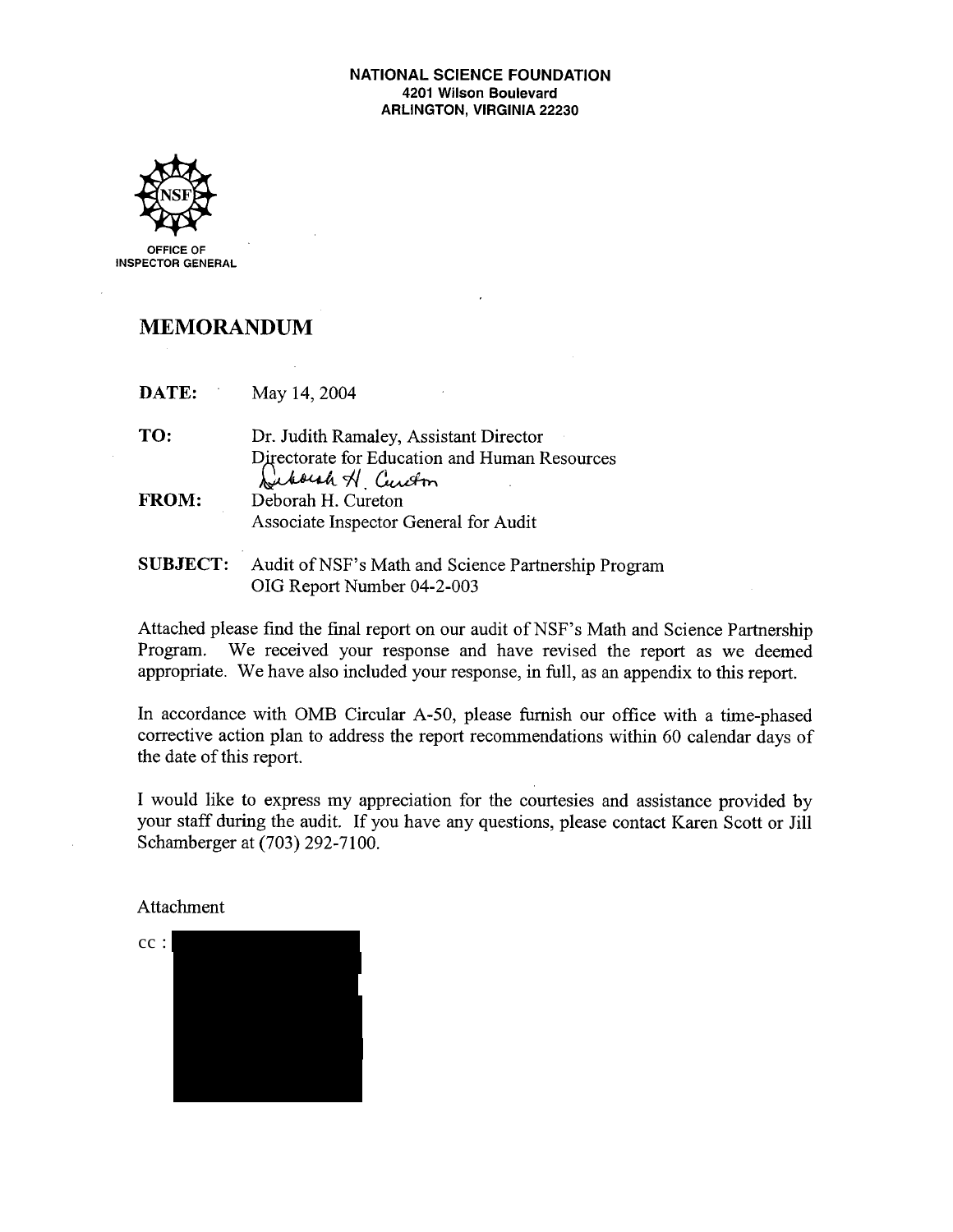# **Audit of NSF's Math and Science Partnership Program**

## **National Science Foundation Office of Inspector General**

**May 14, 2004 OIG 04-2-003** 

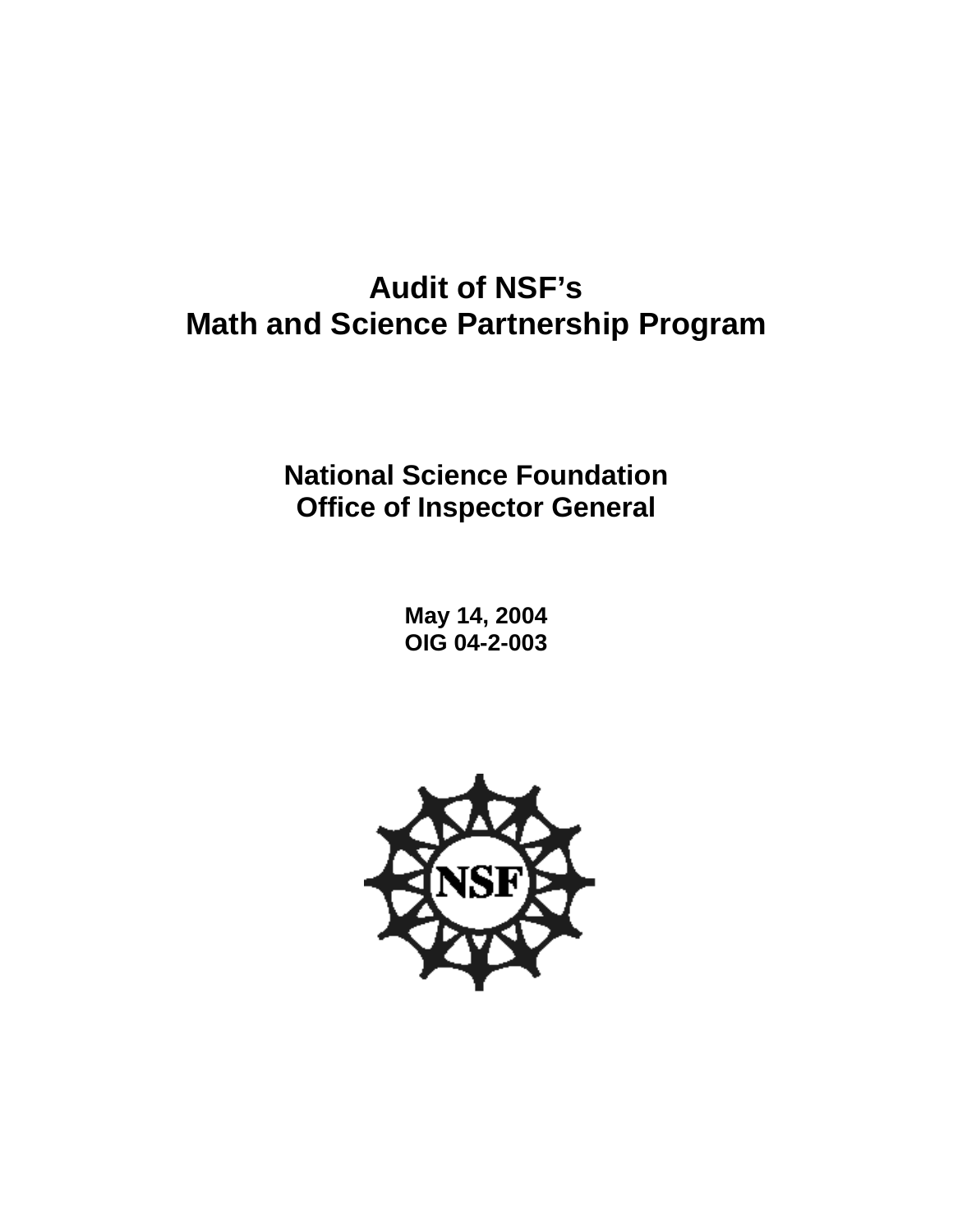## Table of Contents

| Expectations for MSP Project and Program Evaluation2                                        |
|---------------------------------------------------------------------------------------------|
|                                                                                             |
| NSF Needs to Provide MSP Project Evaluation Guidance7<br>Agency Response and OIG Comments12 |
| NSF Needs to Make Evaluating the MSP Program<br>Agency Response and OIG Comments15          |
| <b>Attachment</b>                                                                           |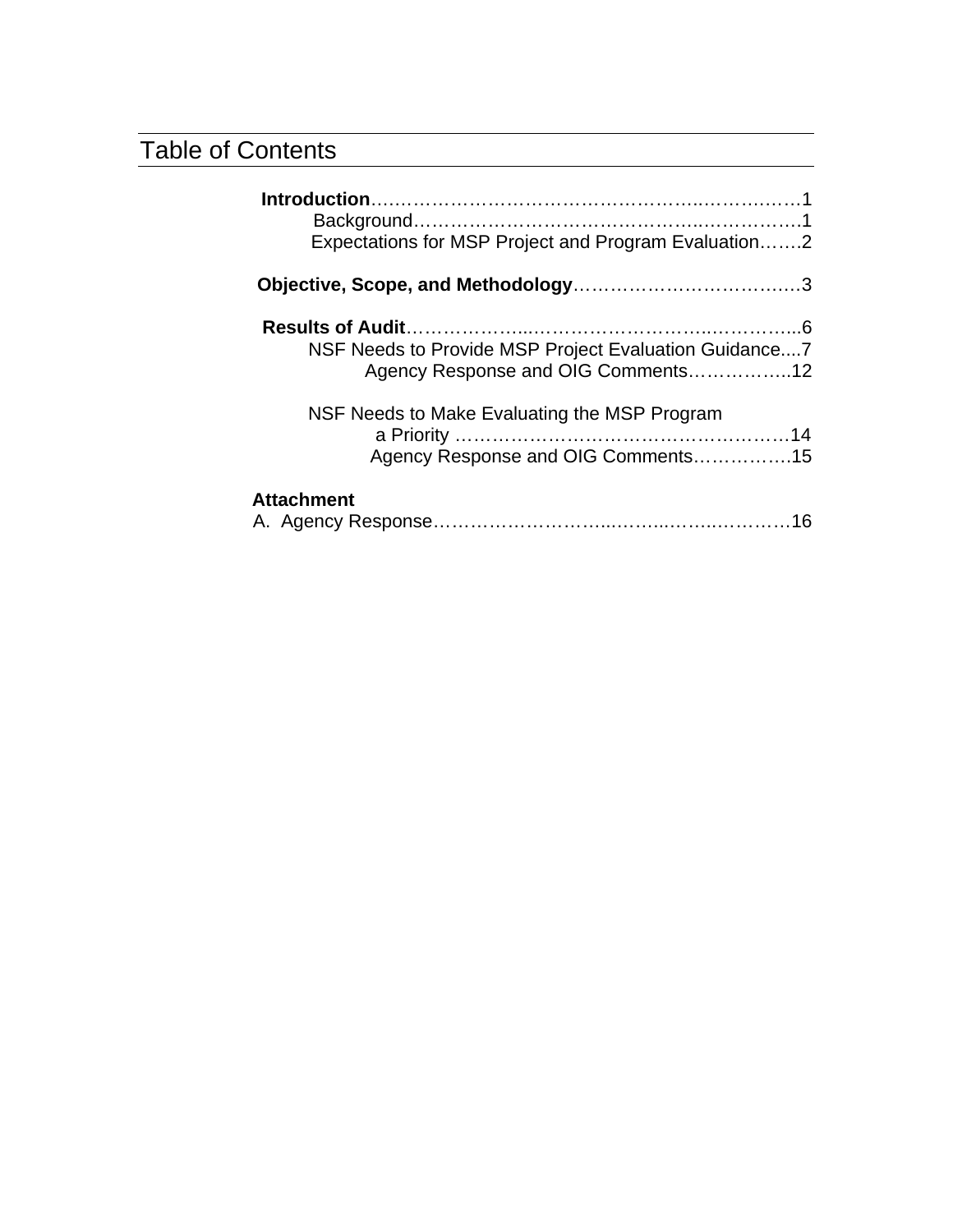### Introduction

#### **Background**

The National Science Foundation's (NSF) Math and Science Partnership program (MSP) began as a presidential initiative in 2001 and was authorized as a specific program by Congress in December 2002. The MSP program focuses on an overarching goal to improve elementary and secondary mathematics and science instruction for the purpose of strengthening preK-12 math and science education, improving student achievement, and reducing the achievement gaps among student populations. To accomplish this, the program awards funds to projects in which prekindergarten through  $12^{\text{th}}$  grade (preK-12) schools unite with institutions of higher education and other partners to undertake activities such as developing new curriculum and improving teachers' skills.

The development of partnerships among major stakeholders including school districts, higher education institutions, businesses, museums, and others, is an important feature of the projects funded by NSF's MSP program. The partnerships are expected, in the short-term, to promote the program's goals of providing all students access to challenging courses; increasing the quantity, quality, and diversity of preK-12 math and science teachers; and establishing results-oriented projects that implement evidencebased educational practices. Ultimately, the projects and the overall MSP program are expected to improve student achievement in math and science.

Under the MSP program, NSF funds three different types of MSP projects: comprehensive; targeted; and research, evaluation, and technical assistance (RETA). Comprehensive projects focus on change in both higher education institutions and in school districts to improve student achievement in math and science across the preK-12 continuum. Targeted projects focus on improving student achievement in a narrow range of grades or have a disciplinary focus in math and/or science. RETA projects enhance the capacity of the MSP comprehensive and targeted awards to achieve their goals through projects focusing on the development of research, evaluation, and dissemination tools.

Through early fiscal year (FY) 2004, NSF issued three solicitations for MSP comprehensive, targeted, and RETA project proposals. In two general rounds of funding, NSF made 61 MSP awards ranging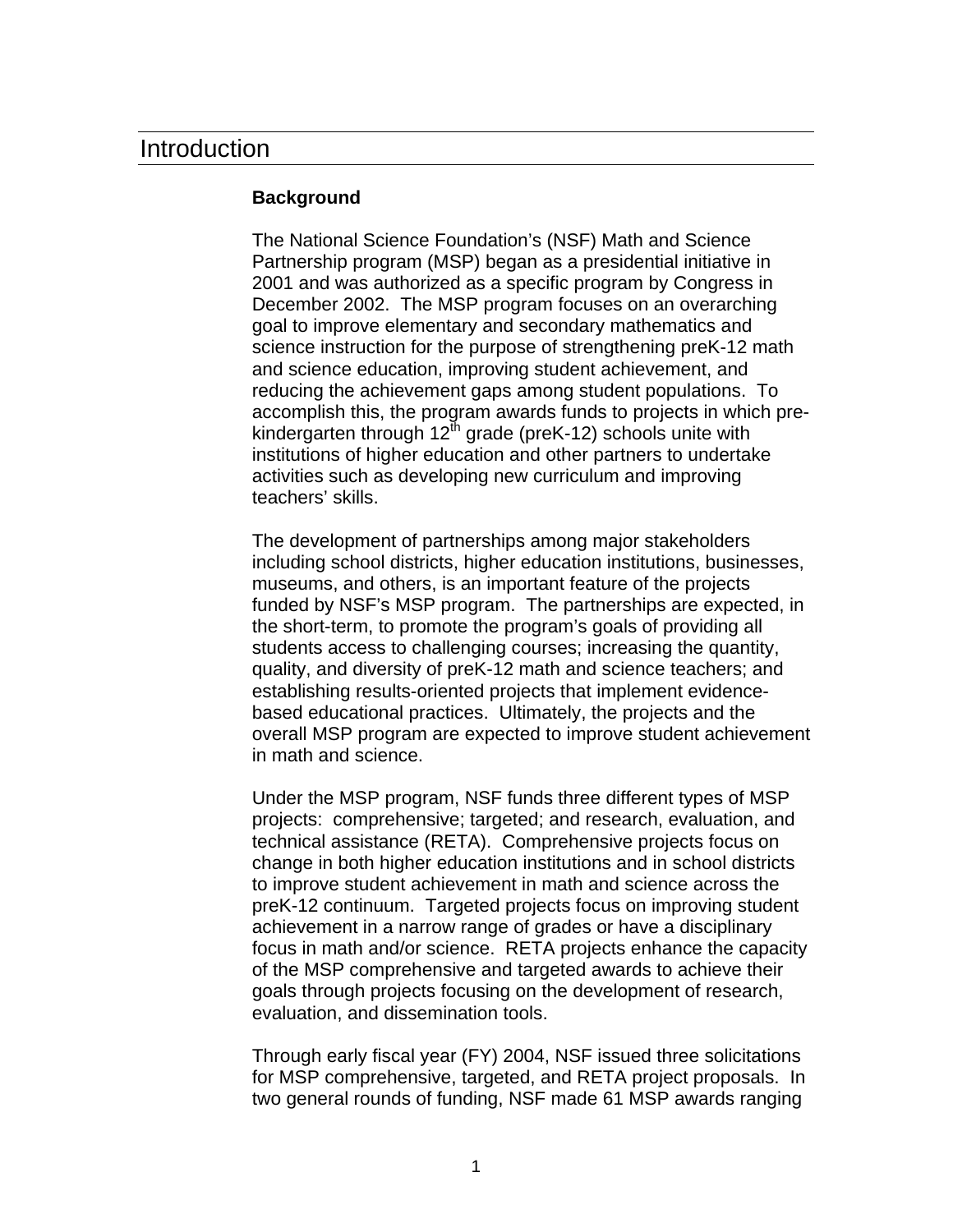from 1 to 5 years and totaling \$460 million. During the first round of MSP funding in late FY 2002, NSF awarded over \$231 million for 7 comprehensive awards (\$140 million), 16 targeted awards (\$82 million), and 16 RETA awards (\$9.5 million).<sup>1</sup> In FY 2003, NSF issued its second solicitation, and awarded over \$228 million for 5 comprehensive (\$143 million), 7 targeted (\$61.3 million), and 10 RETA projects (\$24 million). At the time of our audit in FY 2004, NSF had issued a third solicitation and was in the process of reviewing and awarding proposals.

Staff in NSF's Education and Human Resources Directorate, Office of the Assistant Director, manage the MSP program. The staff is comprised of a Senior Program Coordinator, six program officers, and a science education analyst.

#### **Expectations for MSP Project and Program Evaluations**

The MSP program represents a significant investment in improving student achievement in math and science. In order to determine whether the funded activities actually have an impact on student achievement, the legislation authorizing NSF's MSP program outlines expectations regarding evaluations of individual projects, as well as for the program as a whole. The legislation explicitly directs applications for this program to include "a description of how the partnership will assess its success."2 In addition, the authorizing legislation directs NSF to evaluate the program, and, at a minimum, to use a common set of benchmarks and assessment tools to identify best practices and materials developed and demonstrated by the projects.

Concern about obtaining useful information from the project's evaluations is reflected in written comments by the House Committee on Science. The Committee Views from the House Science Committee on HR 1858, the precursor to the law authorizing the MSP program, states, "The Committee wants to ensure that the partnerships are closely evaluated…. The Committee stresses the importance of in-depth, quantitative assessments of the partnerships. The assessments should use common metrics to facilitate useful comparisons, and should

<sup>&</sup>lt;u>1</u>  $1$  Two of these first year awards, one comprehensive and one targeted, were cofunded by NSF and the U. S. Department of Education (ED). ED's contribution of \$12.5 million towards these two awards is not included in the total dollars stated here. In addition, NSF originally made 17 targeted awards, but one award was phased out by mutual consent.<br><sup>2</sup> Pub L. No. 107, 268 (2002)

Pub. L. No. 107-368 (2002).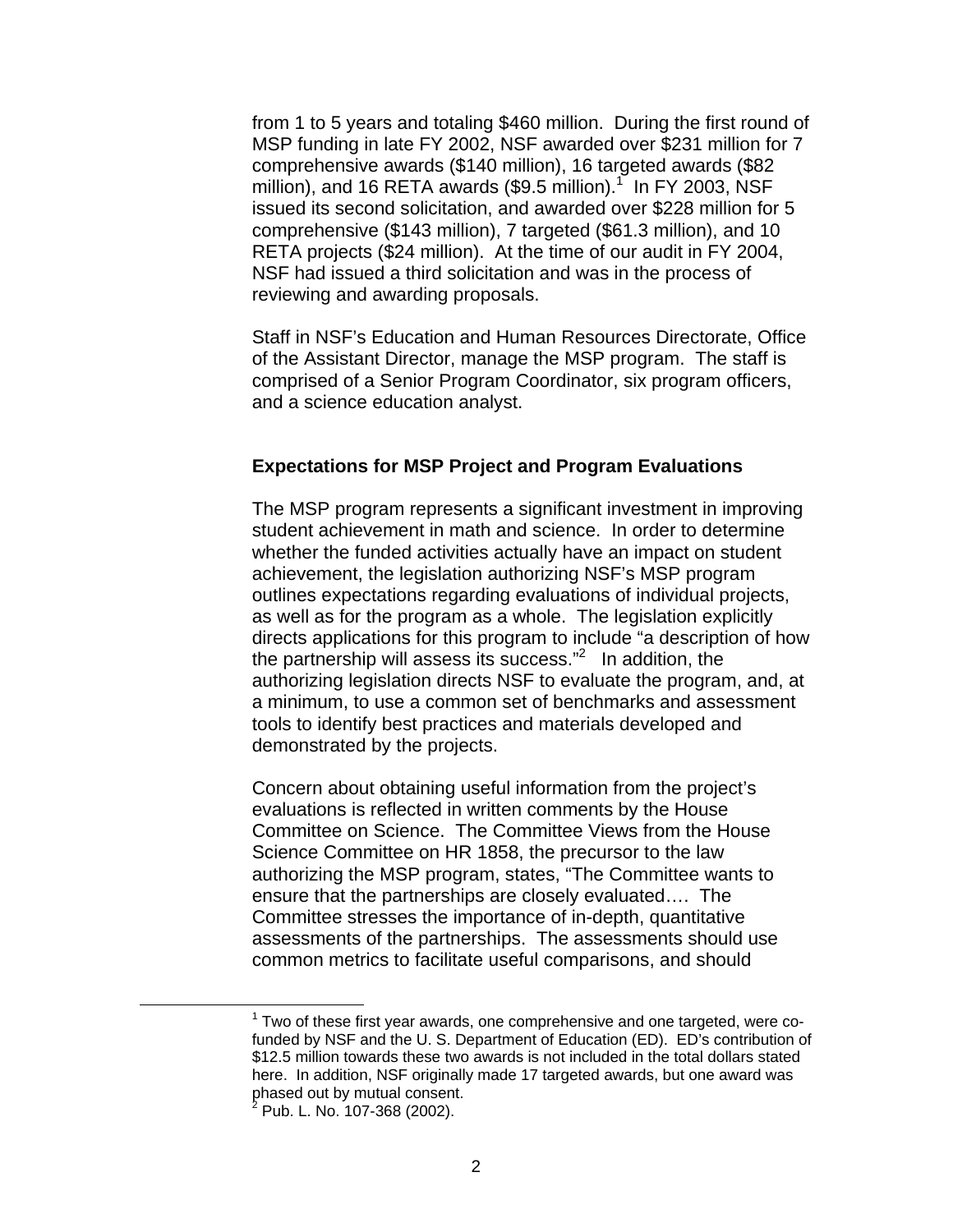measure quantitative factors and not just attitudinal changes. Assessment should be an integral part of partnership activities."<sup>3</sup>

While later MSP solicitations explicitly require the projects to have quantitative measurements and an independent evaluator, the first solicitation contained less direct evaluation requirements. Nevertheless, the first solicitation did state, "Each partnership must carefully plan project evaluation to guide the annual assessment of progress and to measure the impact of the effort." It further stated that the evaluation should provide evidence of the strengths and weaknesses of the effort being implemented, facilitating the partnership's understanding of what works. Finally, it stated that the evaluation should be designed to respond to the need to analyze both the qualitative and quantitative data to determine the effectiveness of the partnership in contributing to positive institutional changes and student academic outcomes.

### Objectives, Scope, and Methodology

Because the ability to determine defined and measurable outcomes is so important to evaluating the ultimate success of the MSP program, the objectives of our audit were to:

- Determine whether the MSP comprehensive and targeted award recipients have effective evaluation processes that include measures of the impact of their intervention strategies on student achievement, and
- Determine whether NSF has a plan in place to evaluate the overall performance of the MSP program.

To accomplish these objectives, we focused on comprehensive and targeted awards made in the first year, FY 2002. At the time of our audit, these projects had been active for approximately one year, and the projects should have submitted to NSF a variety of reports including their strategic, evaluation, and implementation plans, and their initial annual progress reports. From this initial group of 23 MSP awards, we judgmentally selected a sample of 3 of the 7 comprehensive awards, and 6 of the 16 targeted awards, based on a cross-section of the award dollar amounts. We excluded RETA awards from our audit because their purpose is to provide assistance to the targeted and comprehensive projects, as well as to research specific issues in support of the projects.

 $\overline{\phantom{a}}$  3 <sup>3</sup> U.S. House of Representatives, Committee on Science, Committee Views on HR 4664, Mathematics and Science Education Partnerships, July 11, 2001.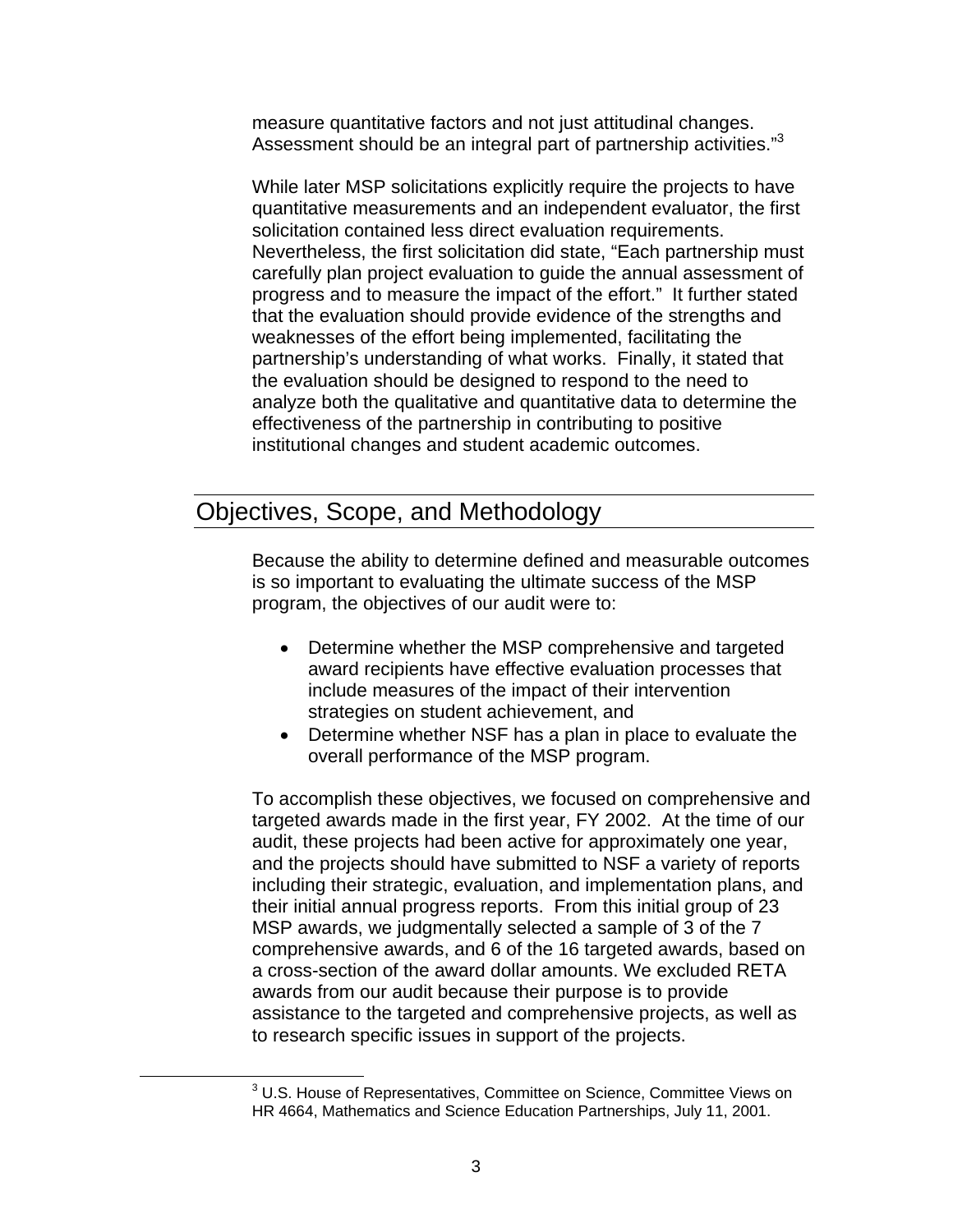We conducted a variety of work to determine whether the MSP comprehensive and targeted award recipients have effective evaluation processes that include measuring the impact of the intervention strategies and activities on student achievement. To develop an understanding of what constitutes an effective evaluation process, we reviewed evaluation literature and met with professionals in the education evaluation community. Recognizing that there are many approaches to evaluating education programs, we sought to develop a list of basic elements that would be key to an effective evaluation process. Relying on the advice of an education evaluation consultant,<sup>4</sup> our review of the initial MSP program solicitation, and evaluation literature including *The*  Program Evaluation Standards<sup>5</sup> and an NSF-funded document entitled *The 2002 User Friendly Handbook for Project Evaluation*, 6 we identified nine basic elements that constitute an effective evaluation process.

To assess whether the nine projects selected in our sample had effective evaluation processes, we reviewed the various plans and reports submitted by the projects to NSF, including their proposals, strategic, implementation and evaluation plans, and their annual progress reports. We reviewed these plans and reports to determine whether the various projects contained the nine effective evaluation elements. Upon completing our analyses, we met with the respective program officers and discussed our assessment of each project in detail, to determine whether NSF was ensuring that, where necessary, the projects were taking steps to address the elements that were missing or needed improvements.

In order to determine whether NSF has a plan in place to evaluate the overall performance of the MSP program, we interviewed NSF program officials and reviewed relevant documents. We also interviewed Westat, NSF's contractor for the MSP monitoring system, and obtained information about planned data requirements and issues surrounding the implementation of this system. Finally, we met with experts in the field of education evaluation, including those from other federal agencies, to determine what are reasonable expectations for the content and timing of a program evaluation.

 <sup>4</sup> <sup>4</sup> RTI International.

<sup>&</sup>lt;sup>5</sup> The American Evaluation Association, an international professional association of evaluators, developed these standards.

<sup>6</sup> Frechtling, J. (2002). *The 2002 User-Friendly Handbook for Project Evaluation.* Washington, DC: The National Science Foundation.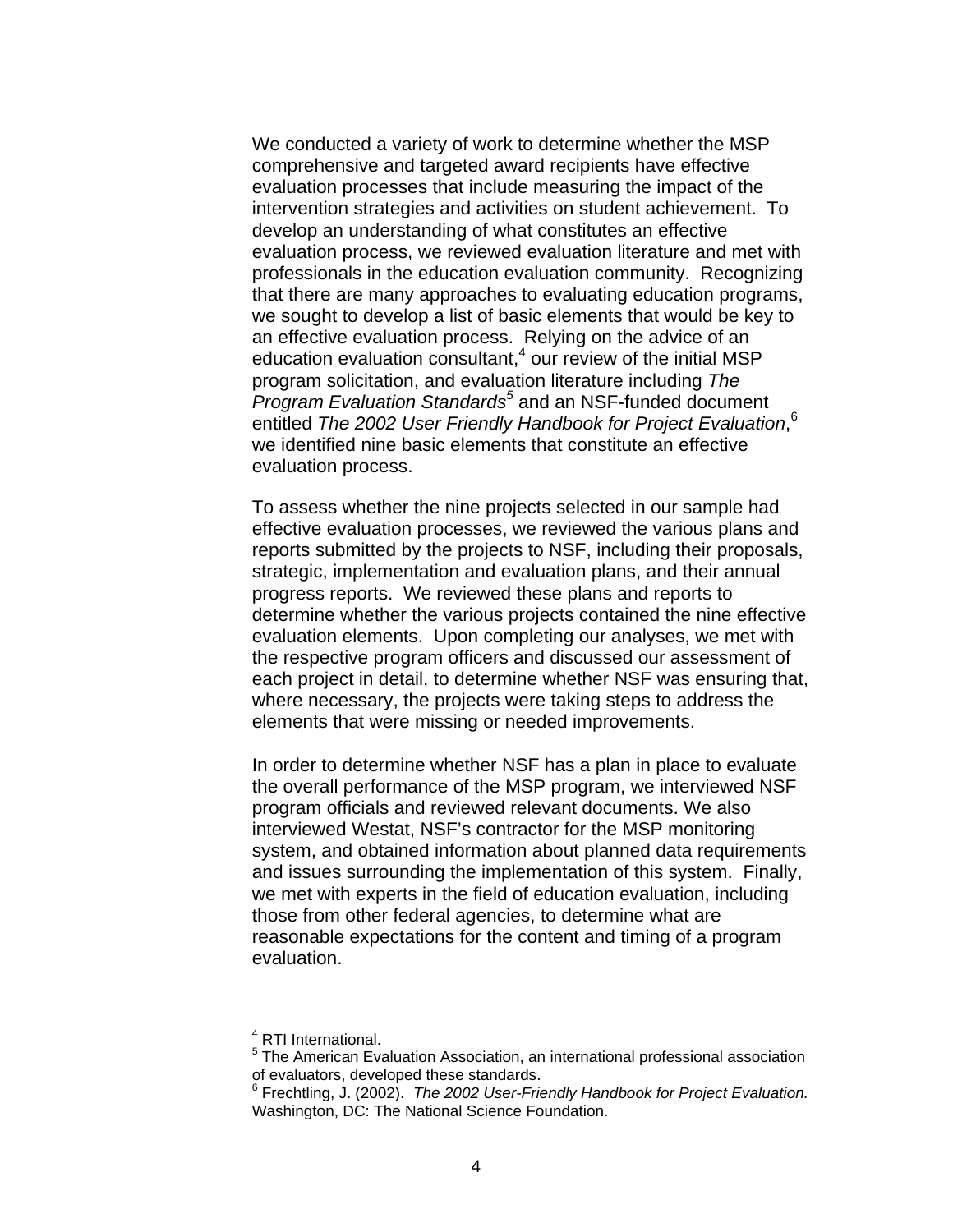We conducted our audit work between July 2003 and February 2004, in accordance with generally accepted government auditing standards.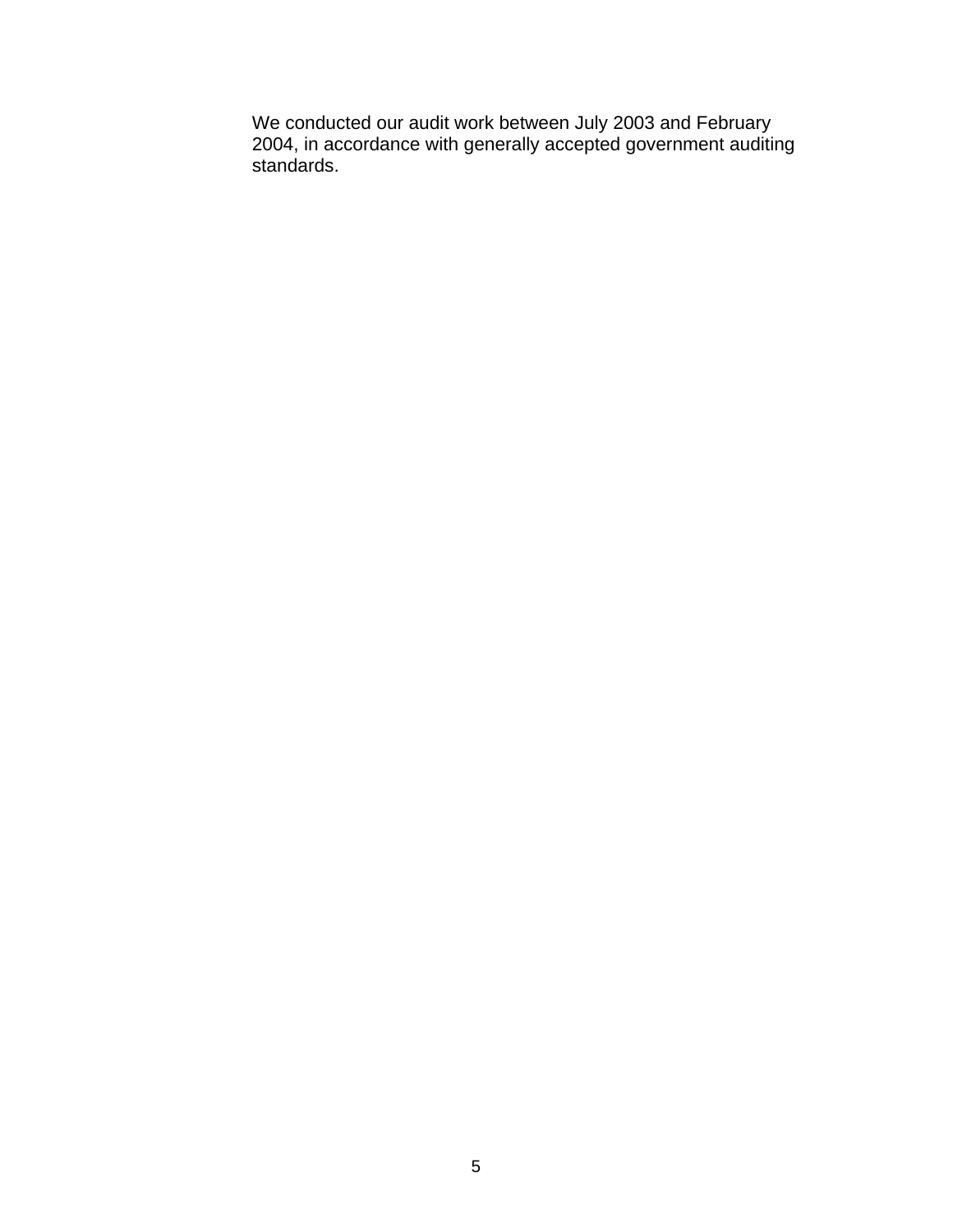## **Results of Audit**

Overall, we found that five of the nine FY 2002 Math and Science Partnership projects we reviewed had a process in place to effectively evaluate, define, and measure the impact of the intervention strategies, activities and outcomes on student achievement in math and science. While the remaining four projects did not address all the elements for an effective evaluation process, they could reasonably take the actions needed to implement such a process. In addition, NSF could better ensure that each MSP project has an effective evaluation process by providing award recipients with the elements of an evaluation framework that they could use to design their individual evaluations to measure the impact of their activities on student achievement.

Additionally, although NSF is taking steps to plan for an overall evaluation of the MSP program, it has not yet established milestones and deadlines for developing and implementing this evaluation. While experts do not specify a point in time by which a program evaluation should be designed and implemented, ideally an evaluation would be in place at the time a program is implemented. By delaying the program evaluation, NSF may be missing opportunities to obtain constructive feedback, as well as to implement midcourse improvements and corrections in the MSP projects and the overall program. Thus, NSF should place a high priority on designing and implementing this overall evaluation process, and develop specific milestones and timelines for accomplishing these tasks.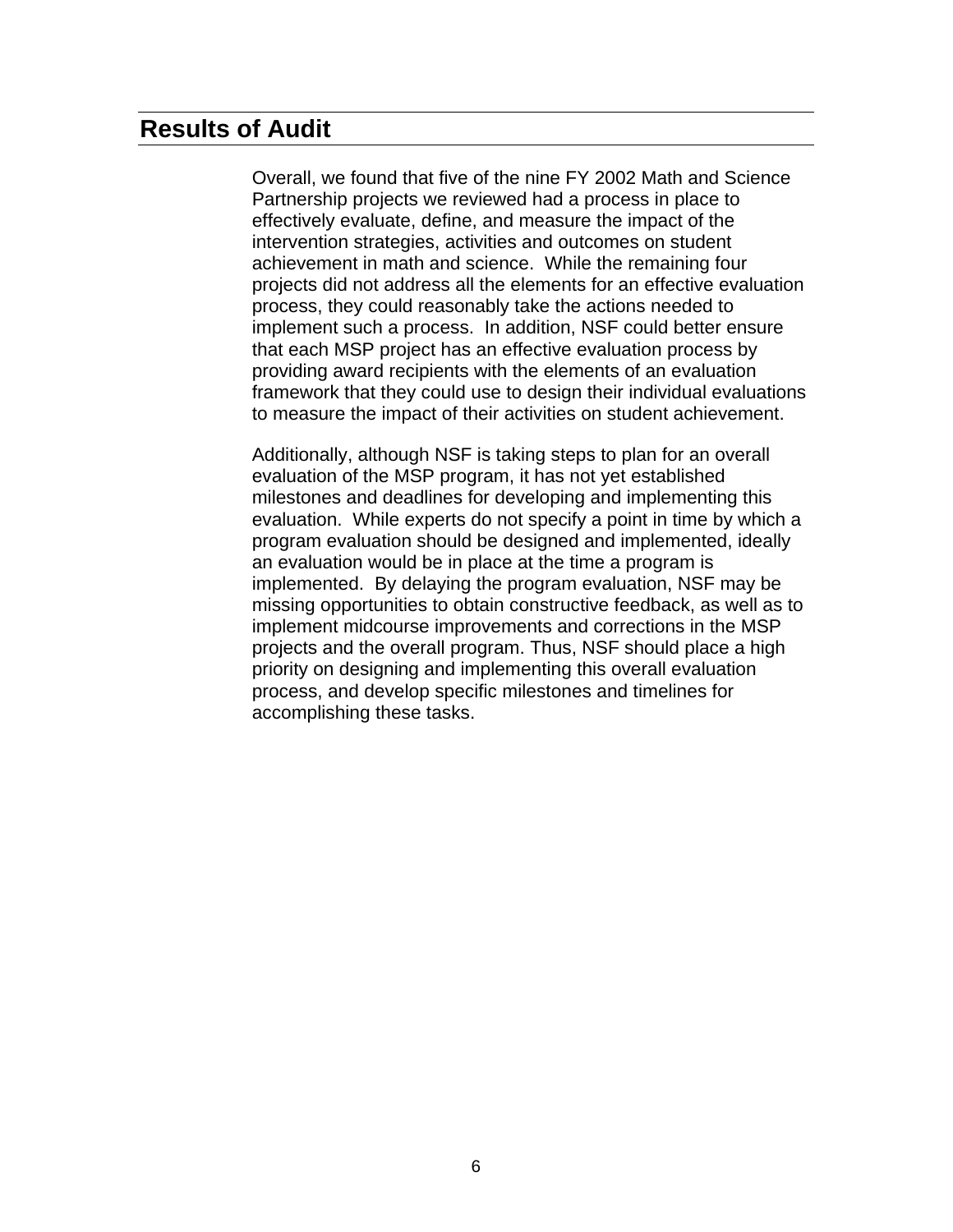## **NSF Needs to Provide MSP Project Evaluation Guidance**

Evaluations throughout a project's lifespan play an important role in understanding the activities and outcomes of that project and in assessing whether it is meeting expectations.<sup>7</sup> The evaluation process itself, as well as the data collected through that process, provide information that the project can use to make ongoing corrections, when necessary. Evaluations also provide the framework within which a project measures and reports on the ultimate outcomes and impacts of its activities and intervention strategies.

To assess whether the MSP projects had effective evaluation processes, we identified the following nine elements that provide a basic framework for conducting effective evaluations of the MSP program. Elements 1 through 3, and 7 through 9, are based upon *The Program Evaluation Standards* developed by the American Evaluation Association, which are recognized as standards for the evaluation profession. Elements 4 through 6 incorporate requirements contained in NSF's FY 2002 MSP solicitation.

- **1. Award recipient has a conceptual model for the project.** Every project should start with a conceptual model to ensure that a common understanding about the project's structure, connections, and expected outcomes exists. Also, the conceptual model assists in focusing the evaluation design on the most critical program elements. The conceptual model should include project inputs, activities, short-term outcomes and long-term outcomes.
- **2. Project has evaluation questions and developed and defined, measurable outcomes.** Evaluation questions build on the conceptual model and (1) identify key stakeholders and audiences, (2) formulate potential evaluation questions of interest to the stakeholders and audiences, (3) define outcomes in measurable terms, and (4) prioritize and refine questions.
- **3. Project has identified an appropriate evaluation design that includes formative and summative evaluations of sitespecific outcomes.** An appropriate evaluation design includes a methodological approach and data collection instruments and

<sup>&</sup>lt;u>7</u>  $<sup>7</sup>$  The same criteria apply to evaluating programs, defined as a collection of</sup> related projects. However, our purpose was to determine if individual MSP projects have effective evaluation processes in place. Performing an overall evaluation of the MSP program is addressed later in this report.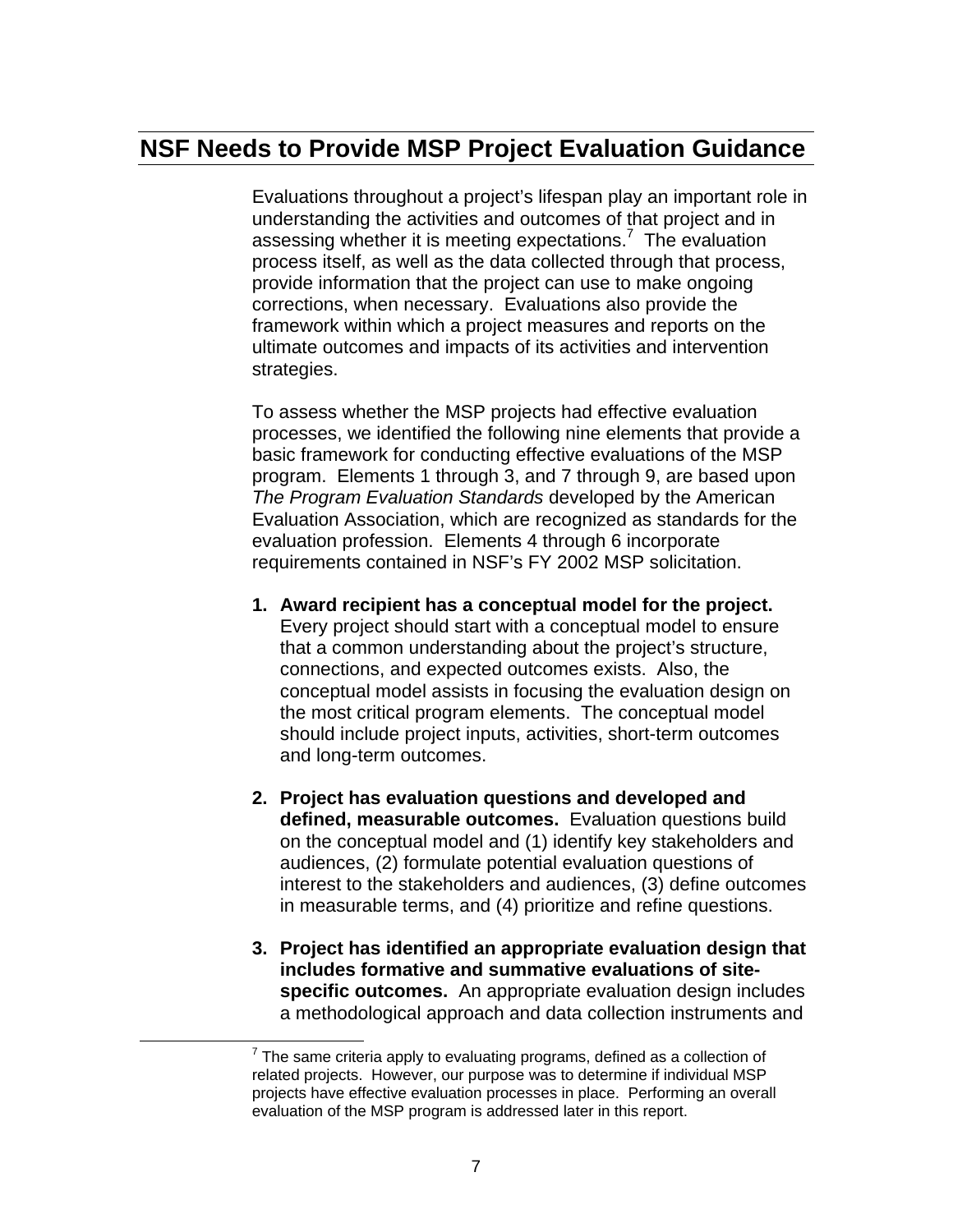determines what will be studied and when. An evaluation design includes formative and summative evaluations.<sup>8</sup>

- **4. Project has documented the commitment level of each partner.** Partnerships are an integral part of the MSP program, and the projects must document each partner's level of commitment in order to know how their involvement impacted the success of the project.
- **5. Project will collect data from identified sources that measure the project activities and student achievement.** Documenting project activities and measuring student achievement are pieces of information necessary in determining the outcomes of projects funded by NSF's MSP program.
- **6. Project will collect data from identified sources that measure the project's ability to increase and sustain its activities.** Increasing and sustaining activities are a central point in NSF's MSP program. Identifying the data sources ensures that appropriate data will be available to assess this.
- **7. Project has objective implementation measures.** Before an evaluation of a project's outcomes or impact can be done, the project must be operating as planned. Objective measures of the implementation provide a means for the project to complete an early check to ensure that essential elements are in place and operating. Measuring the implementation also provides the project with information on the variations of how the interventions are carried out and the effects of these differences on the outcomes.
- **8. Project has a plan for quantitative and qualitative analysis of the project data.** Quantitative and qualitative information that are appropriately and systematically analyzed ensure that the evaluation questions are effectively answered.
- **9. Project will develop audience-specific reports.** Various stakeholders in a project have varying information needs, and audience-specific reports ensure that the project provides appropriate information for all stakeholders.

 <sup>8</sup> <sup>8</sup> Formative evaluations assess the ongoing project activities and provide information to monitor and improve the project. Summative evaluations assess the project's success in reaching its goals. For those projects with research activities at more than one site (for example, multiple schools), site-specific data should be collected.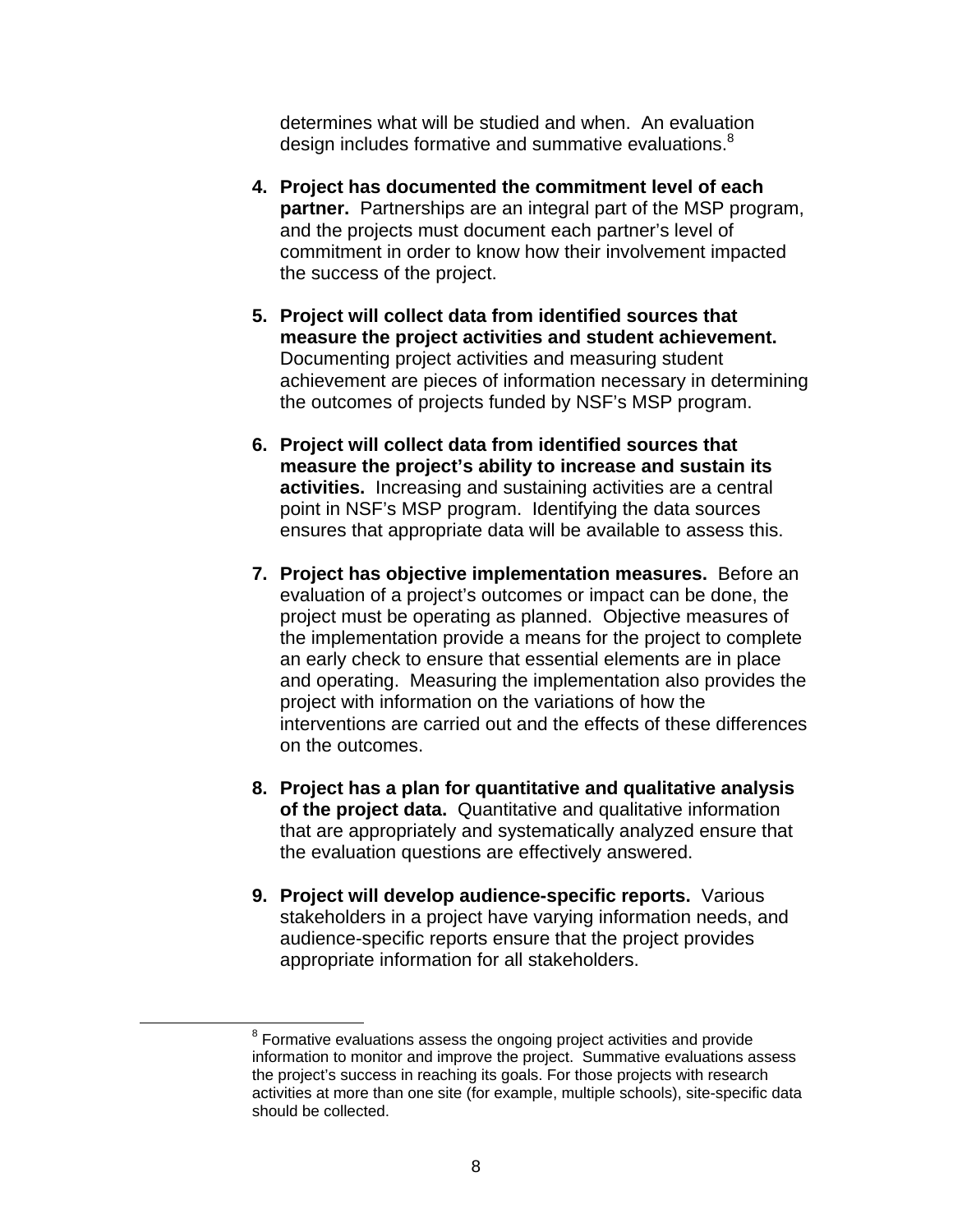#### **Effective Evaluation Process**

Five of nine FY 2002 MSP projects we reviewed addressed the nine elements for an effective evaluation process to measure the outcomes of their intervention strategies and activities, and to evaluate their impact on student achievement. Each of these projects identified evaluation questions that determine what measurement data will be collected. Also, each has an appropriate evaluation design that corresponds to and will evaluate outcomes that are specific to the project. For example, these projects specified the instruments they plan to use to evaluate their projects, as well as discussed designs, such as quasi-experimental designs, that will be used to determine the effects on student achievement.

Similarly, all five projects provided information on how the projects would measure the implementation of their project's approach and methodology during the course of the project. For example, all five will collect data to measure the involvement of major stakeholders in the partnership. One of these projects will measure the degree to which teachers successfully implement standards-based and inquiry-oriented science and math programs. Another project will measure the implementation of education practices through classroom observations conducted by project staff, teacher leaders, and an external evaluator.

Conversely, the remaining four projects in the sample lacked between three and nine of the nine elements for an effective evaluation process. For example, all four projects had not addressed the element for identifying appropriate evaluation designs. One of these four projects had not developed an evaluation plan for three of its five stated project goals, thereby limiting how it can evaluate the entire project. Another project had not provided a detailed evaluation plan to ensure that all of the project activities were in place and operating, again missing the opportunity to thoroughly evaluate the project. A third project did not organize its evaluation design in relation to specific interventions, benchmarks, and project outcomes, making it difficult to track and evaluate its activities.

These four projects also did not provide information as to how they would measure the implementation of their intervention strategies, and, therefore, risk not being able to assess the effectiveness of their strategies. For example, one project plans to recruit scientists to be "on call" to assist teachers but has no measures to determine how often teachers actually contacted the scientists or whether the scientists successfully provided assistance. Another project plans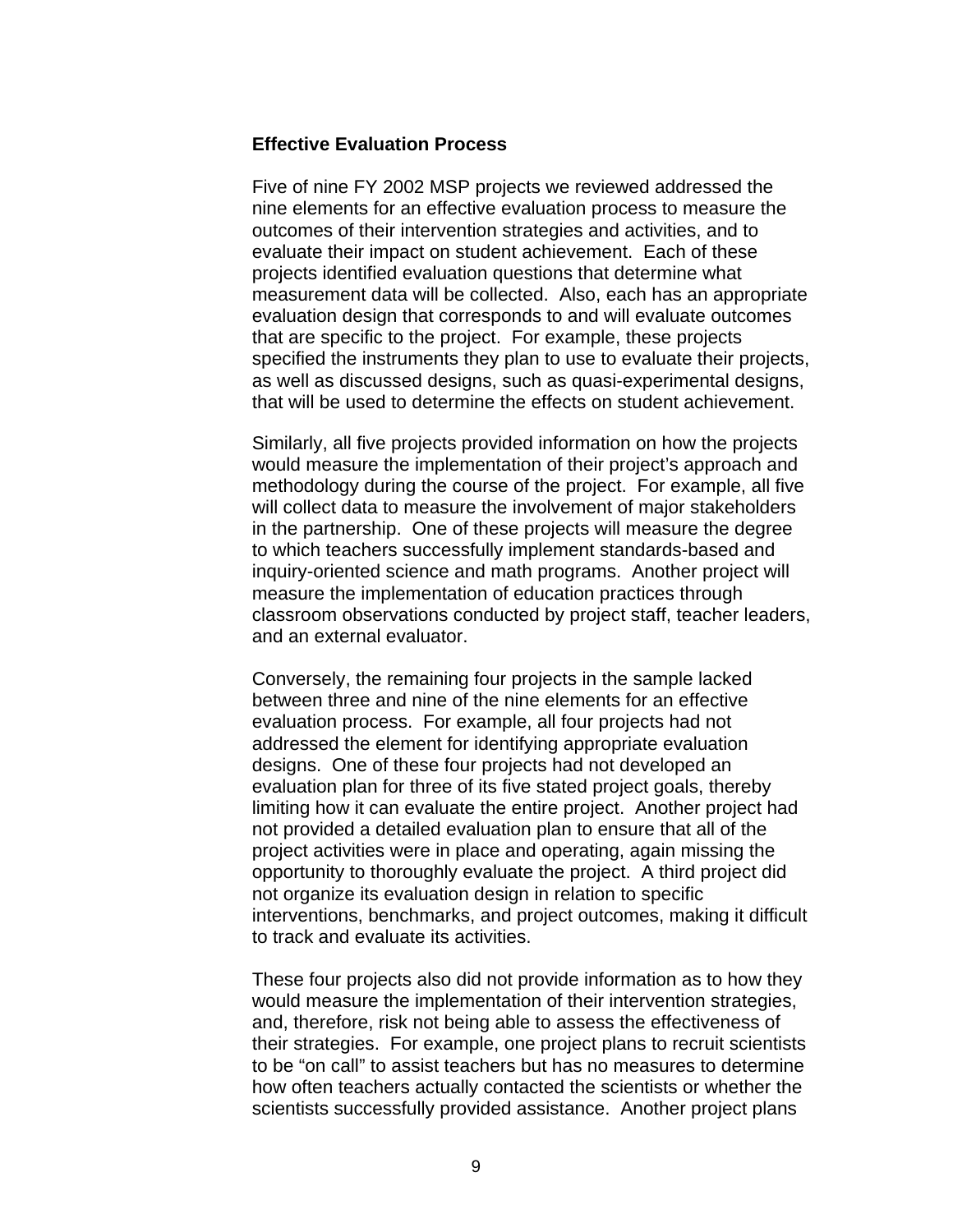to count the number of participants in a credential intern program for teachers. However, the project does not identify what steps it will take to implement outreach and recruitment activities for this program, and, therefore, will not be able to measure the effectiveness of these activities in increasing the quantity of teachers.

In addition, two of these four projects did not document their partners' commitment levels, as addressed in the MSP solicitation. Furthermore, these same two projects did not provide information as to how they will collect data related to student- and teacheractivities. For example, one project includes a goal to increase schools' capacity to provide challenging curriculum for every student, yet the project does not address how it will collect data to determine if this goal is met. Without collecting the information that is necessary to measure these types of activities, these projects will not be able to assess their own success.

Without all of the elements of an effective, ongoing evaluation process in place, NSF cannot ensure that the projects provide useful information about both the results of the activities and intervention strategies, and the effect or impact these activities have on student achievement. This information is also necessary for other stakeholders, including project participants, to learn from the outcomes of the projects. Foremost, the information is needed by educators in the math and science community, as they strive to understand what methods and strategies are most likely to improve student achievement and lessen achievement gaps.

#### **Guidance on Evaluation Plans**

NSF could better ensure the quality of the evaluation plans for all of its projects by requiring evaluation plans as part of the program solicitation and providing a framework of minimum evaluation factors that projects should include in their plans. However, NSF officials have stated that they prefer to leave the design up to the individual projects, and then rely on the professional judgment and past experience of its program officers to guide evaluation plans for the projects funded under the first MSP solicitation. This has resulted in inconsistent quality of the projects' evaluation designs and plans.

For example, in our discussions with the program officers regarding essential missing evaluation elements of particular projects, we received varied responses and opinions regarding approaches to project evaluation. While one program officer outlined the same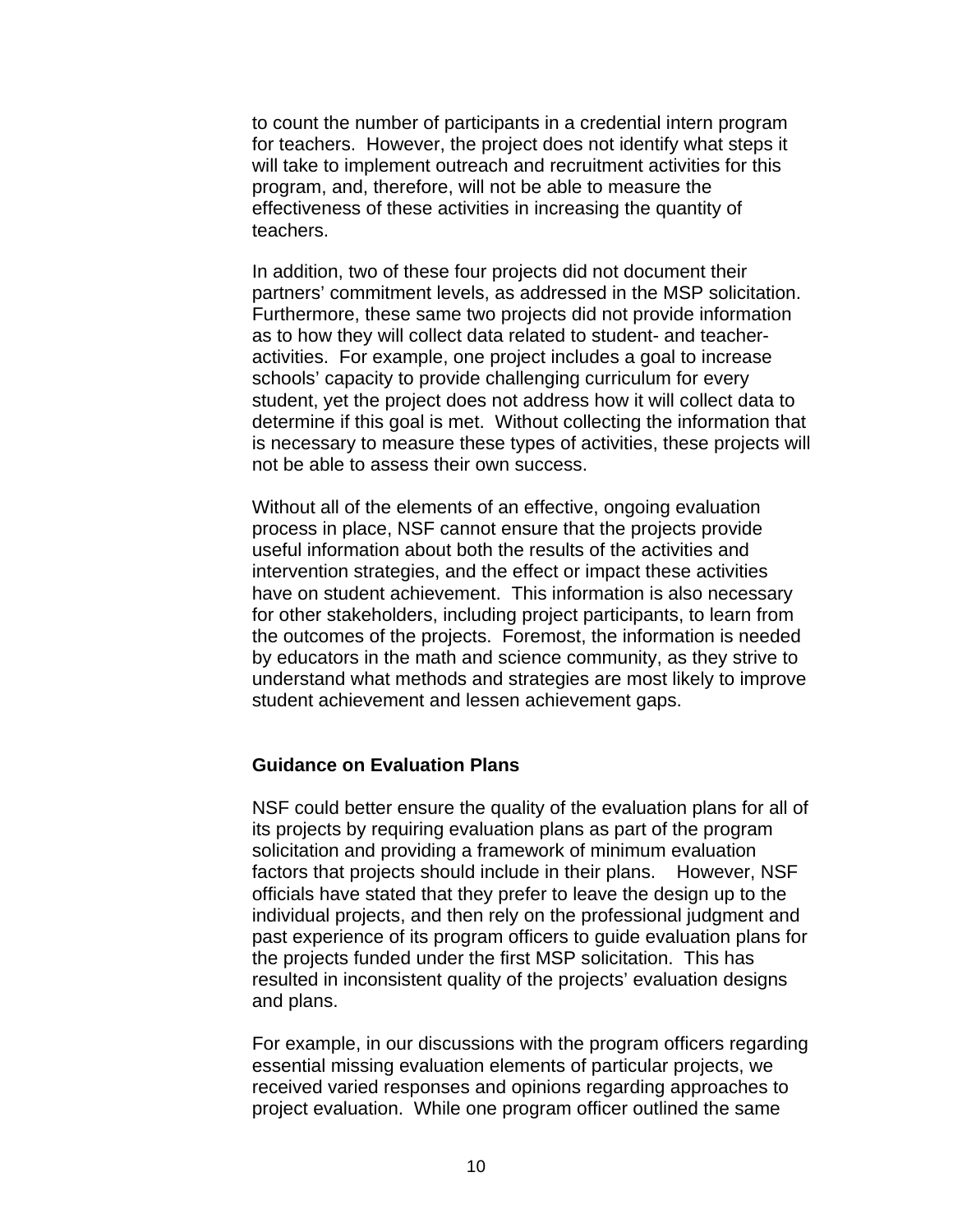key elements for an effective evaluation process that we identified, another program officer stated that not all the elements we identified were necessary, although he agreed that all projects should have goals, objectives, benchmarks, and a series of measures to evaluate ultimate outcomes. A third program officer does not have any pre-established expectations for the evaluation plans, but rather relies on past experience with projects and evaluations to determine what should be included in an evaluation plan. This program officer stated that researchers do not have to provide detailed evaluation plans because the key elements are intrinsically built into the evaluation, and therefore, will be accomplished unless the project evaluators are totally inexperienced.

While each project has different activities and methodologies, and therefore different evaluation plans, it is nevertheless important that NSF ensure that the evaluation plans are effective in assessing the outcomes of each project. Accordingly, providing the projects with an evaluation framework comprised of the nine elements we identified would ensure that evaluation plans are held to a minimum set of standards, and ultimately would ensure that information is available to measure the outcomes and impacts of the activities funded. Also, this framework of minimum standards would help ensure that criteria are consistently applied across the various projects, and avoid the situation we found where four of the nine projects lacked an effective evaluation process. With quality evaluation plans, meaningful project results can be disseminated to improve educational practices as math and science educators strive for ways to improve student achievement.

Since the original MSP program solicitation in FY 2002 was developed, NSF has strengthened evaluation requirements for the projects in successive solicitations by explicitly requiring projects to have quantitative measurements and an independent evaluator. During the course of our audit, some program officers advised us that they have already begun to coordinate with project staff to include the missing evaluation elements in the sampled projects' evaluation plans. Such actions are an excellent start to ensuring that all projects have effective evaluation plans. However, as indicated by our review, NSF must ensure that all MSP projects provide measurable and useful information about their intervention strategies, activities, and outcomes.

#### **Recommendation**

We recommend that the Assistant Director, Education and Human Resources Directorate: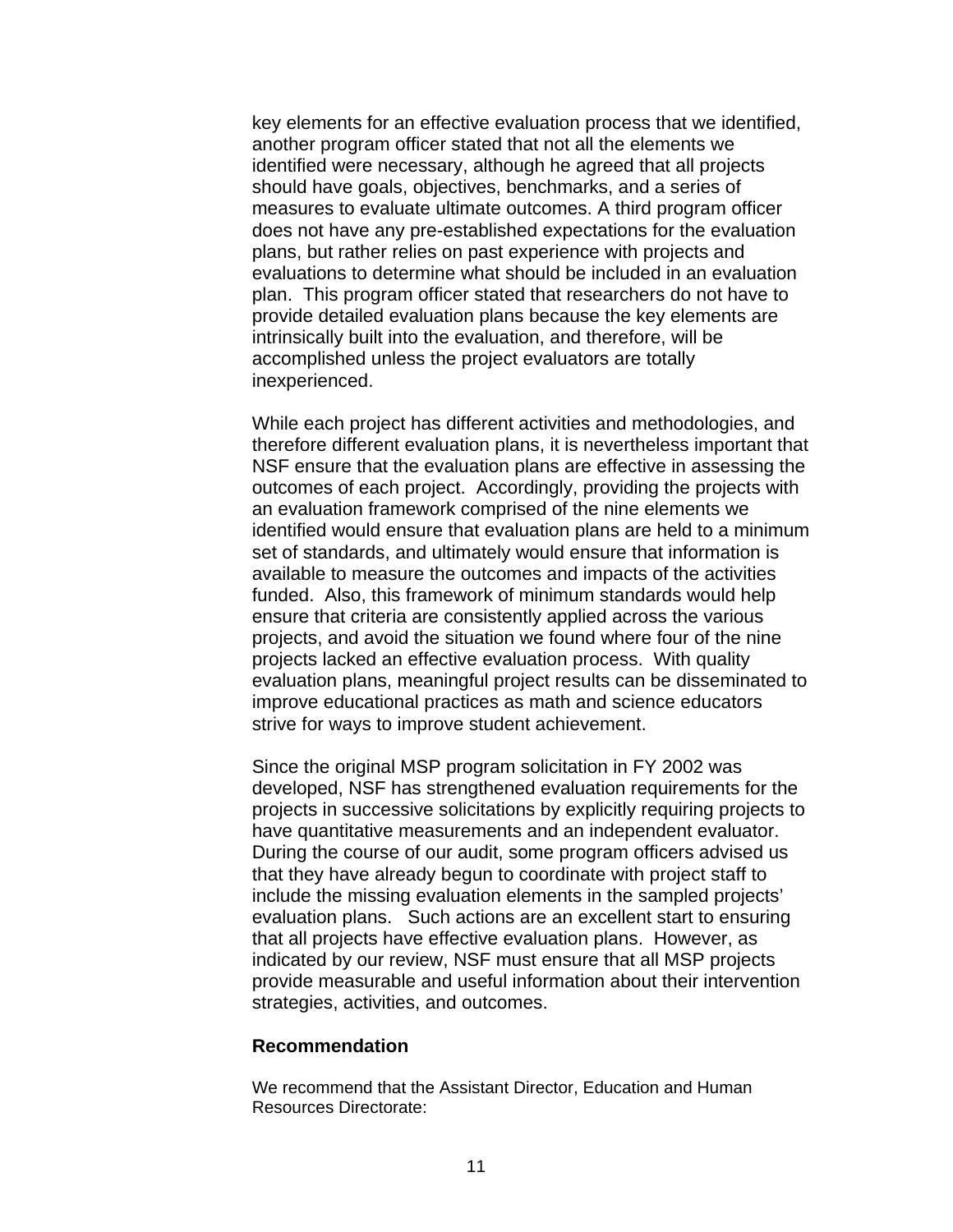1-1) Implement procedures to ensure that the nine basic evaluation elements discussed in this report are required and documented in all current and future MSP project evaluation plans. For all current MSP projects, the NSF program officers should verify that the basic evaluation elements are included in the projects' evaluation plans, and where needed, work with the projects to address elements that are missing or need improvement, and for future MSP projects, ensure that these elements are included in any future solicitations.

#### Agency Response and OIG Comments

NSF agrees that appropriate overall guidance for project evaluation should be included in program solicitations, but does not believe that a framework of required evaluation elements is necessary. NSF notes that the MSP program is a large research and development (R and D) effort, and its projects do not necessarily involve mature work that lends itself to intervention-sensitive evaluation – what NSF refers to as the *context of justification*. NSF indicates that, as an R and D effort, the MSP program places a premium on innovation, and, as such, faces the challenges of evaluating projects that may lack maturity and possibly even the tools needed to measure important project components. Further, NSF believes our report overstates the shortcomings we identified in four of the MSP projects. The full text of NSF's response to our recommendation is included as an Appendix to this report.

We recognize and acknowledge that many of the MSP projects are innovative and may be difficult to measure and evaluate. We also recognize that NSF has funded additional projects under MSP-RETA to enable partnerships to better assess their work. Nevertheless, we believe all of these projects are capable of some level of measurement in all nine elements. As NSF and Westat, NSF's contractor, point out in the response to this report, while designing evaluations of R and D projects in the early stages is different from designing evaluations of more mature projects, "both are expected to meet the requirements for high quality evaluation, such as clearly stated questions; appropriate designs, sampling strategies and data analysis procedures; clear specification of data collection approaches, and use of reliable and valid instrumentation." These elements, applicable to both early R and D and mature projects, are included in the nine basic evaluation elements we identified, and four of the nine projects we reviewed lacked at least two of these above elements. For example, one project did not have clearly stated evaluation questions, nor did it have an appropriate evaluation design, both noted as necessary elements for a high quality evaluation of an R and D project in the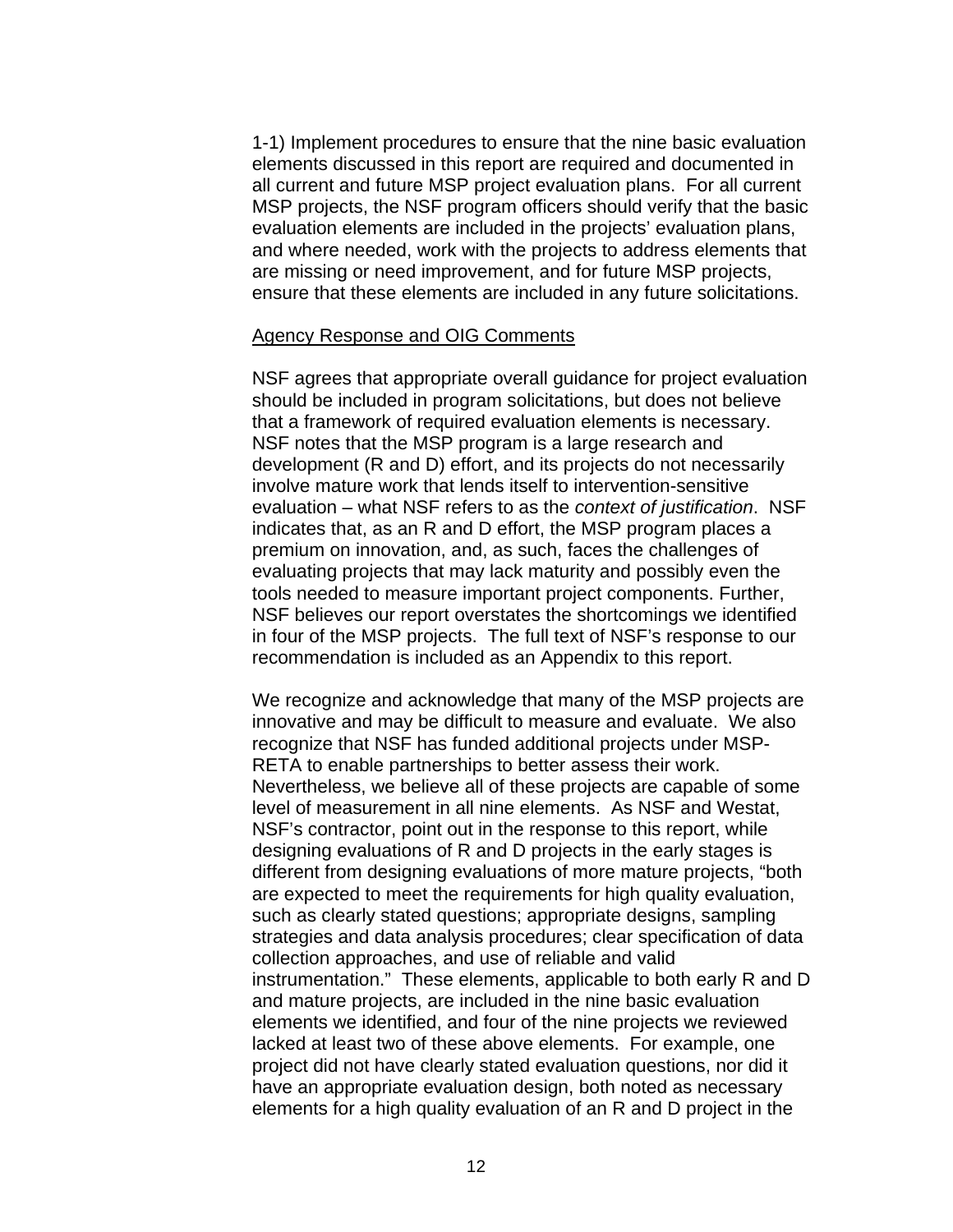early stages. Additionally, the other five projects we reviewed were also R and D efforts in the early stages, and were able to address to some degree, all of the nine basic evaluation elements we identified. Further, the authorizing legislation for the MSP program included requirements for accountability through evaluation. NSF recognized this need for accountability and required in its solicitation that:

…the evaluations should provide evidence of the strengths and weaknesses of the effort being implemented, facilitating the partnership's understanding of what works.

NSF also notes that one important component of the evaluation of the MSP program is the collection of data on student achievement. We agree, and found that the nine projects we reviewed had plans to collect data on student achievement. We have revised our report language to ensure that this point is clear. What is also important, however, is what causes that achievement to go up or down, and measuring the actual activities to accomplish improved student achievement is as important as measuring the student achievement itself.

The nine basic elements in our evaluation framework provide for the linkage between the strategies and activities, and their ultimate impact on student achievement. However, as discussed in the report, we identified shortcomings in the collection of other data related to student and teacher activities. For example, one project planned to measure the number of students enrolled in a new science curriculum, but had no plans to measure how many students successfully completed the curriculum units or how well the students did.

We reaffirm our recommendation.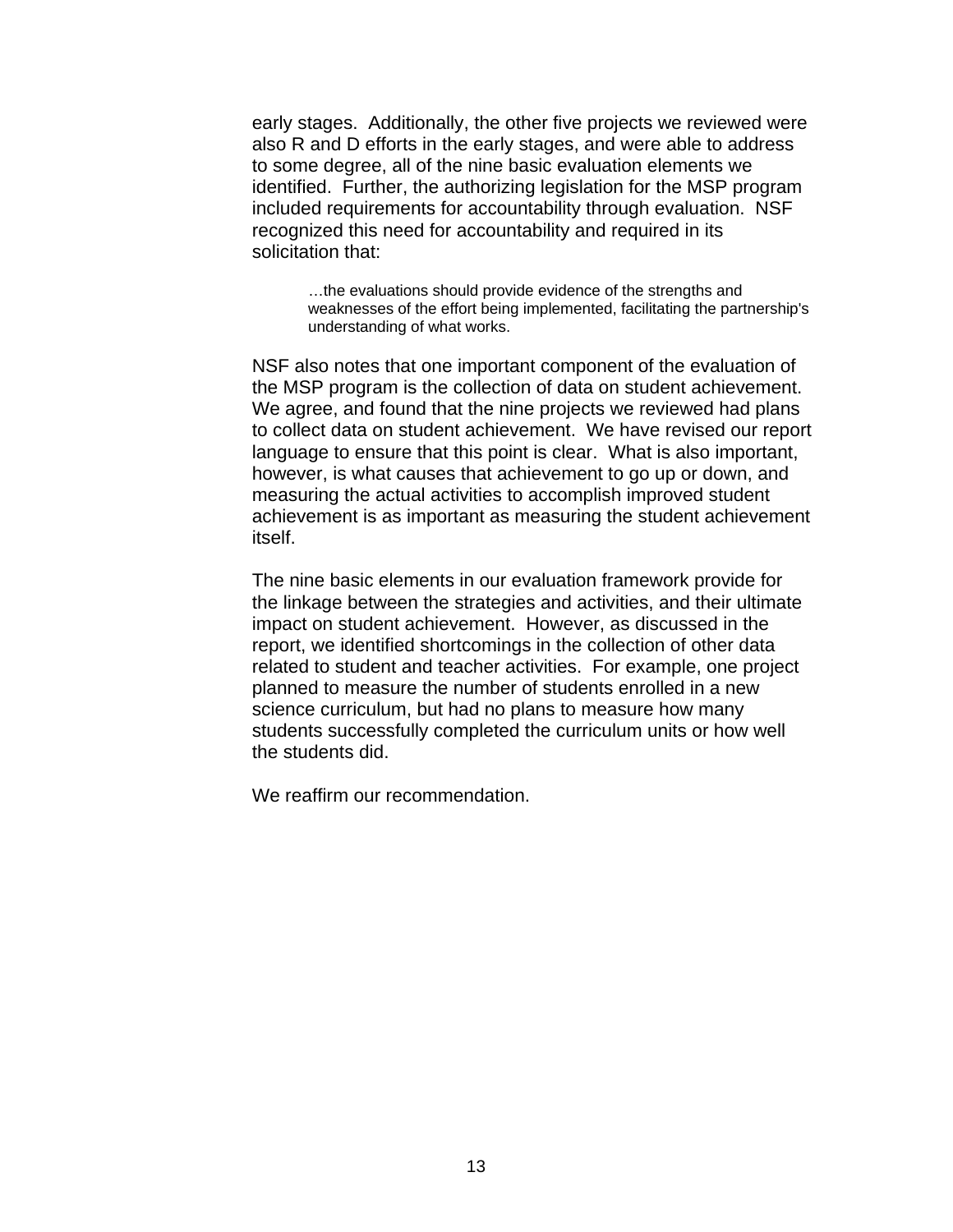## **NSF Needs to Make Evaluating the MSP Program a Priority**

While evaluations play an important role at the project level, program-wide evaluations also provide critical opportunities to examine, at a global level, the usefulness of the activities and strategies employed by the individual projects that comprise a program. Experts do not specify a point in time by which evaluators must design and implement the program evaluation plan, and gather and analyze the data to effectively assess the outcomes of the program. However, some experts agree that, ideally, an evaluation plan would be implemented when a program is implemented, so as to capture baseline data, annual benchmark data, and identify and address issues affecting the program's outcomes.

The MSP legislation requires NSF to conduct this critical process. While NSF has taken some initial steps, it needs to document and formalize its plans. NSF has assigned responsibility for leading and managing this evaluation effort to its Division of Research, Evaluation and Communication (REC) within NSF's Education and Human Resources Directorate. Further, NSF is developing a request for proposal to contract with an outside consultant to design and conduct formative and summative evaluations of the MSP program.<sup>9</sup>

However, NSF has not yet formalized its plans for a program evaluation process, and has not established definitive timeframes and deadlines for implementing, conducting, and completing the process. More than two years have passed since NSF made the first MSP awards, and NSF is losing valuable opportunities to obtain constructive feedback on the individual 5-year projects and on the program as a whole, to identify and address programmatic issues, and to make needed mid-course corrections and improvements. Furthermore, delays in obtaining and analyzing data about the impact of the MSP program on student achievement may lead to delays in stating, with confidence, whether or not the program is achieving its goals. NSF is also missing opportunities to provide constructive input to successors of the MSP program.

 <sup>9</sup>  $9$  NSF is also in the process of establishing an on-line monitoring system that will collect data from all of the individual projects funded by the MSP program. NSF plans to collect this data on an on-going basis, and make this data available to the experts conducting the program evaluation.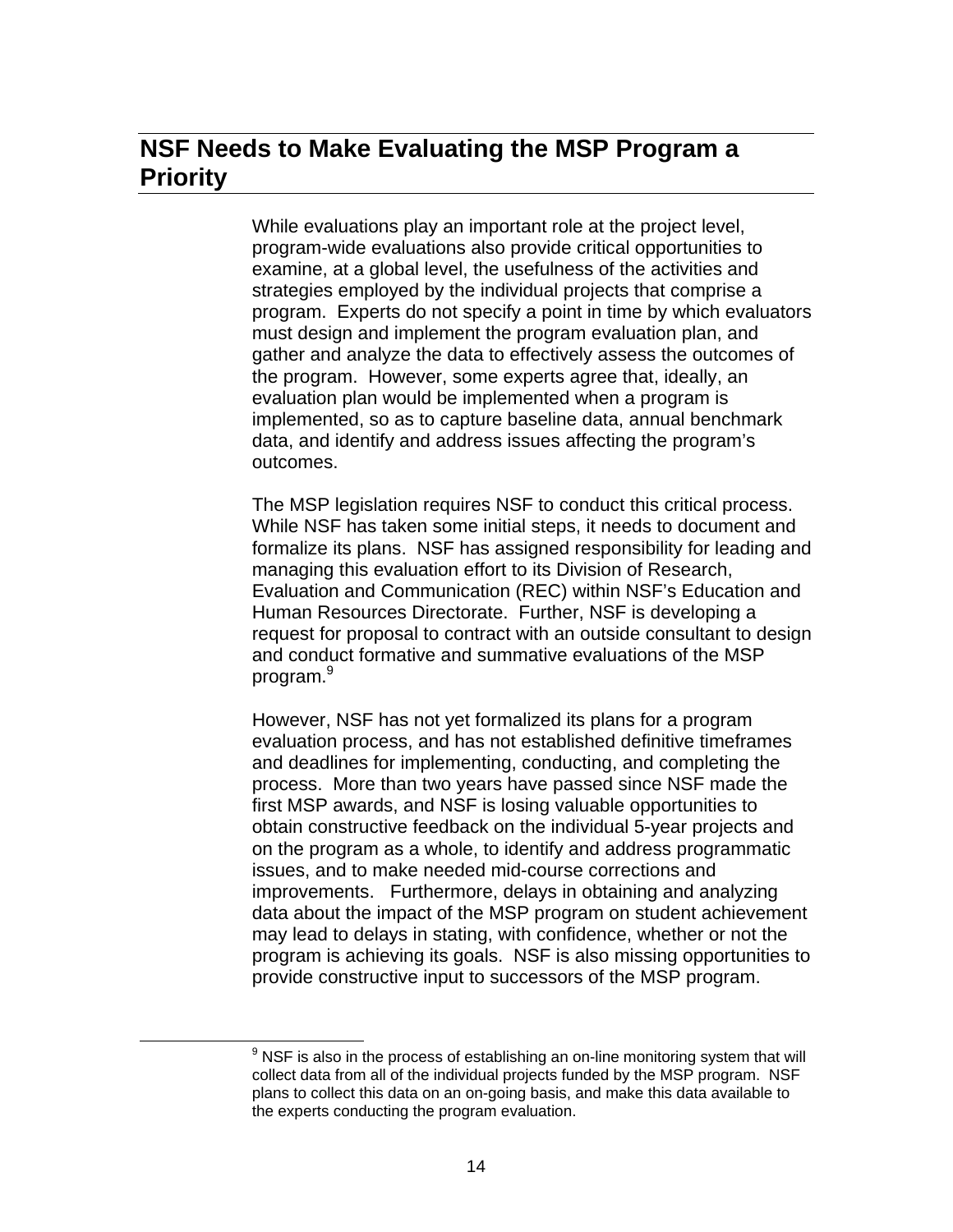Therefore, NSF must make planning for and formalizing the MSP evaluation process a higher priority.

#### **Recommendation**

We recommend that the Assistant Director, Education and Human Resources Directorate:

2-1) As soon as possible, develop and document a comprehensive management plan for evaluating the MSP program. The plan should specify milestones, target dates, and deliverables for accomplishing the evaluation process.

#### Agency Response and OIG Comments

NSF states that planning for the overall MSP program evaluation has progressed further than the audit report acknowledges. NSF expects to issue a solicitation for the program evaluation by May 2004, and award the contract by October 2004. NSF also notes it is developing the MSP Information Management System (MSP-IMS) which will aggregate data currently being collected from the MSP projects in annual progress reports, and will analyze common data elements.

We agree that NSF is making progress in developing the solicitation for the overall program evaluation, and in developing the data reporting modules for the MSP-IMS. Nevertheless, we note that the solicitation for the evaluation has not yet been issued, and the MSP-IMS is still in the planning and review stages, with implementation not expected until the end of this calendar year. As such, in delaying the development of a comprehensive plan for evaluating the MSP program, NSF is losing valuable opportunities to obtain timely data to assess and address programmatic issues.

This recommendation requires the timely development and documentation of NSF's plan for evaluating the MSP program. We reaffirm our recommendation.

In conclusion, both NSF and the OIG share the common goal of ensuring successful and high quality evaluation of NSF's Math and Science Partnership Program at both the project and the program levels. We recognize that research and development brings unique challenges to evaluation and measurement components, and we appreciate the Foundation's continuing efforts in this area.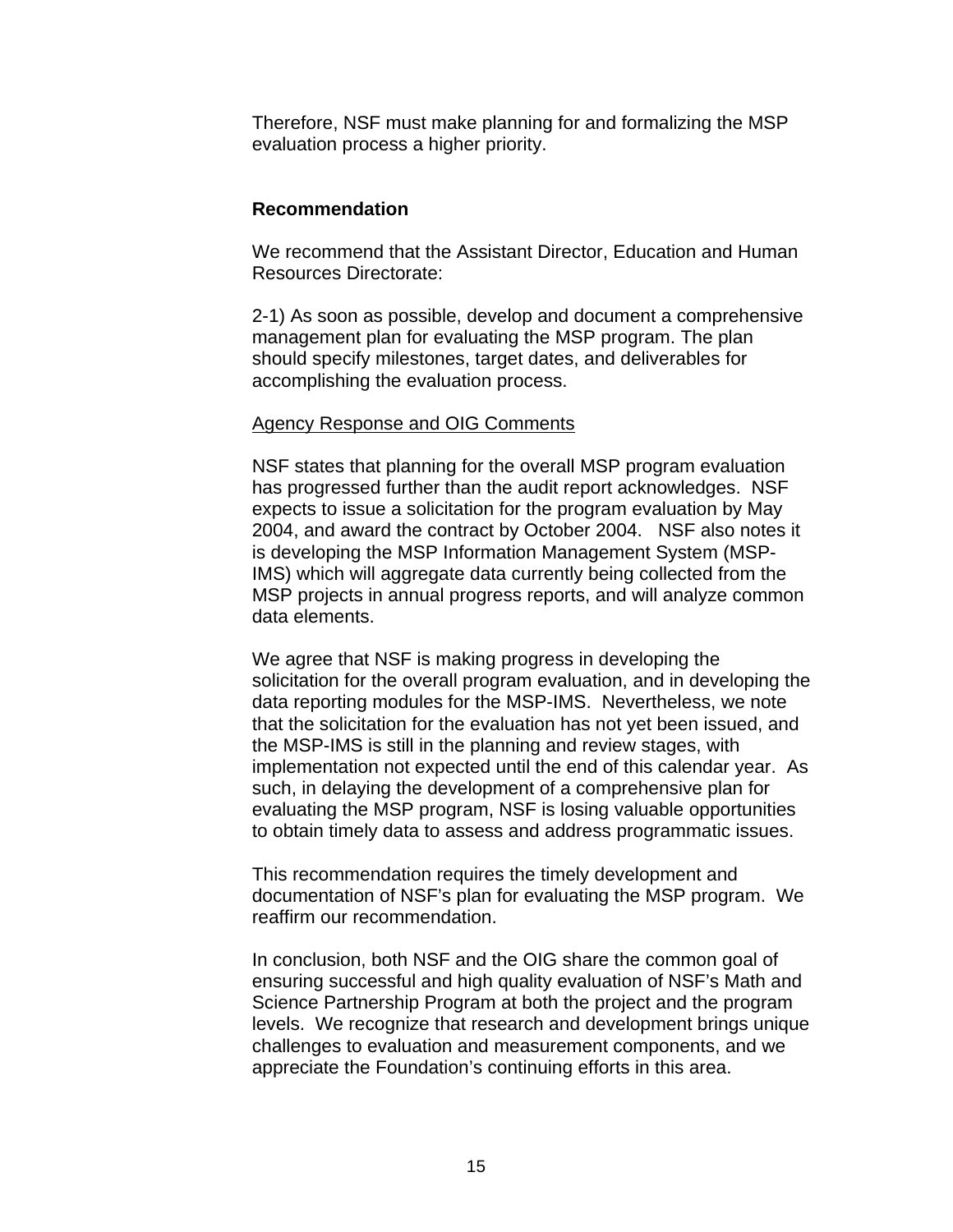Attachment A

## **Response to**

# **Audit of NSF's Math and Science Partnership Program**

**National Science Foundation Directorate for Education and Human Resources (EHR) Math and Science Partnership (MSP) Program** 

**May 3, 2004** 

Prepared by

, MSP/EHR,

with assistance from the MSP staff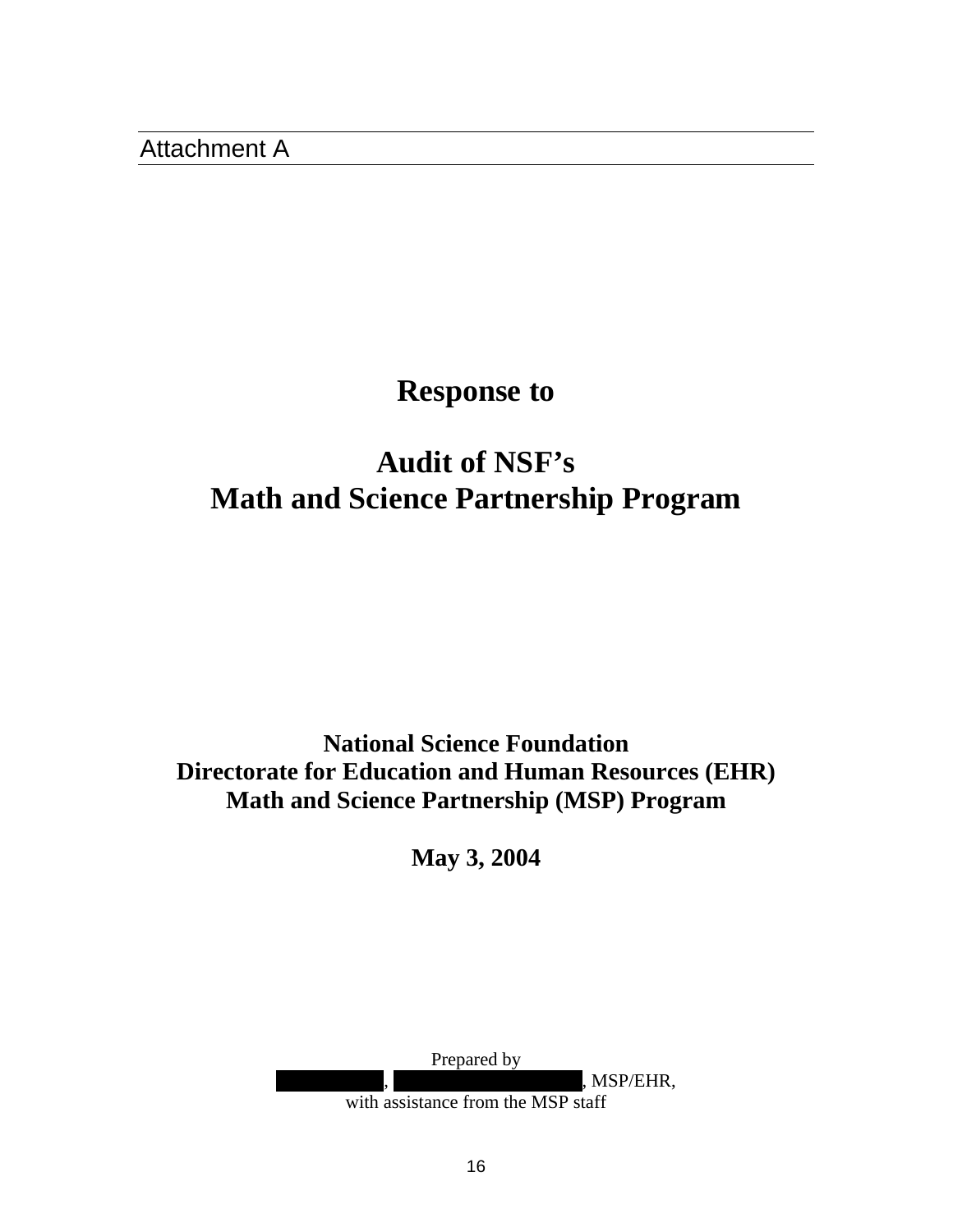#### **Overview**

We have reviewed this Audit and agree that formal, high quality, credible evaluation should be a high priority for NSF, the Directorate for Education and Human Resources (EHR), and the Math and Science Partnership (MSP) program, at both the project and program levels. The MSP program is a large research and development  $(R & D)$  effort with multiple responsibilities, and its evaluation must respond to both a *context of discovery* and a *context of justification*. 1

Some aspects of MSP work implement strategies for which the field has a reasonable knowledge base emanating from existing scholarship or prior experience (e.g., with particular professional development strategies or particular classroom strategies). When the intervention or work to be done can be largely determined in advance of actual implementation, the work -- by its very nature – is more mature and, in most cases, lends itself to adequate assessment with existing measurement tools. This type of work is compatible with intervention-sensitive evaluation (*context of justification*). On the other hand, R & D efforts place a premium on *discovery*: being innovative in nature, they lack maturity and often lack even the tools needed to measure important components of their work.

Westat's Joy Frechtling, author of the NSF-funded publication *The 2002 User-Friendly Handbook for Project Evaluation*, states<sup>2</sup>

R and D efforts, by their nature, are focused on discovering or applying knowledge to create something new or different. R and D explores new ideas or new approaches and applications of the knowledge base in the service of solving problems and creating new knowledge. Frequently, in such projects, all details of the "what and how" are not defined in the early stages and must emerge as the work develops. Designing evaluations of such efforts is quite different than designing evaluations of more mature projects. While both are expected to meet the requirements for high quality evaluation, such as clearly stated questions; appropriate designs, sampling strategies and data analysis procedures; clear specification of data collection approaches, and use of reliable and valid instrumentation, there are some important differences. And it is important to distinguish between evaluation plans that are technically flawed and evaluation plans that are incomplete because of the nature of the R and D process itself.

Because the Audit of NSF's Math and Science Partnership Program has its primary focus on evaluation planning in the *context of justification* – with little attention to the equally important but challenging *context of discovery* that is embedded through the MSP effort -- we do not agree with the first recommendation in the Audit Report to "[i]mplement procedures to ensure that the nine basic evaluation elements discussed in this report are required and documented in all current and future project evaluation plans." We do agree that appropriate *overall* guidance for project evaluation should be included in program solicitations. As the MSP program has itself gained experience and expanded its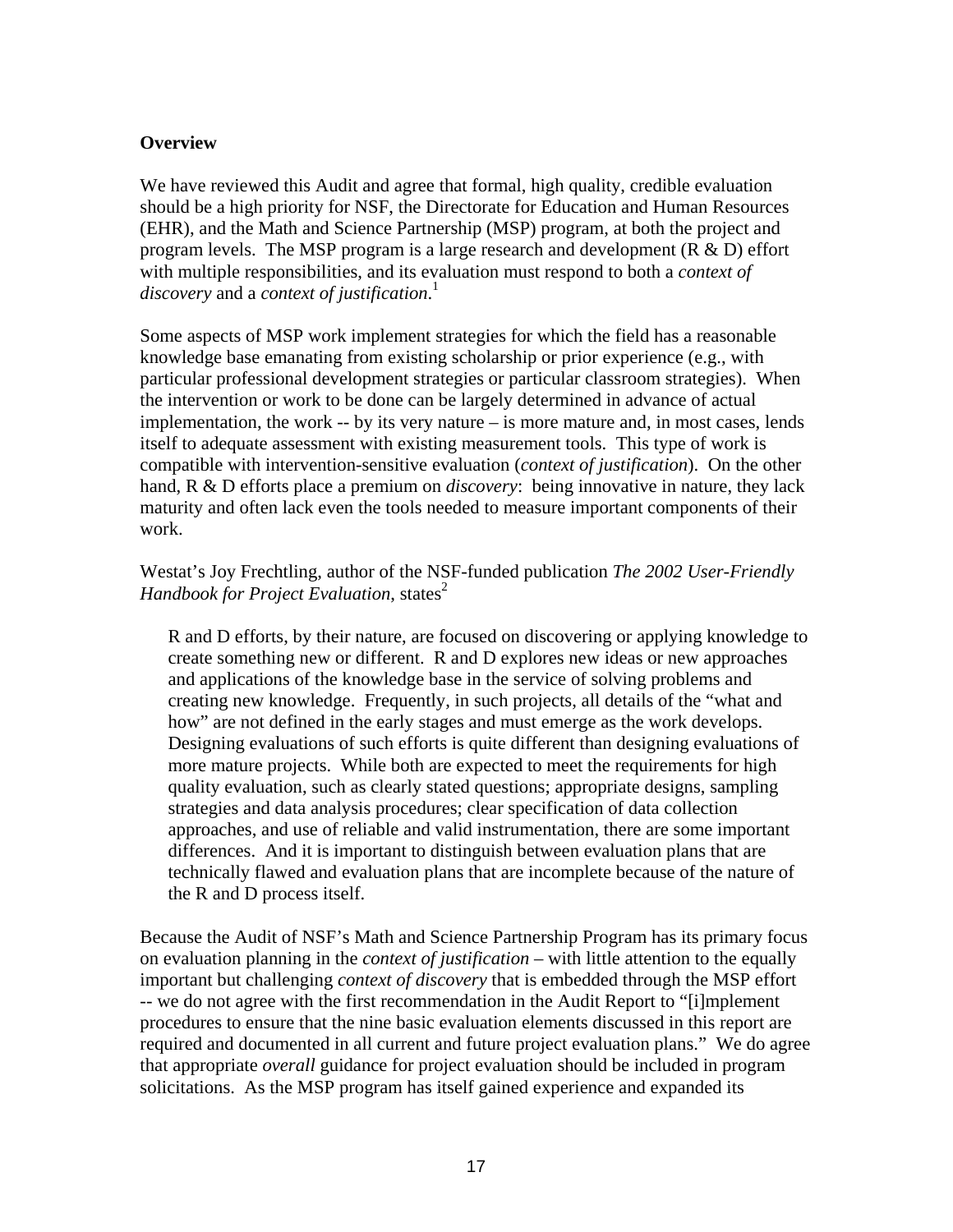knowledge base, each successive solicitation has progressively and appropriately strengthened the evaluation guidance communicated to the field in a way that acknowledges both the *context of justification* and the *context of discovery* that characterize the MSP program. The Audit Report acknowledges this progressive strengthening and we appreciate that recognition.

With regard to the overall MSP program evaluation and the second recommendation in the Audit Report, planning has progressed steadily and in more substantive ways than are acknowledged in the Audit Report. We expect the solicitation for overall program evaluation to be issued in May 2004, with a contract to be awarded by October 2004. In the interim, data essential to documenting and evaluating program and project progress *are already being collected* by MSP Partnership projects, with submission to NSF through annual progress reports. In addition, an externally contracted MSP Information System (MSP-IMS) provides for the aggregation of these data and the analyses of common data elements. The yet-to-be-awarded program evaluation contract will then further analyze these data and formulate findings and recommendations for the overall MSP program.

#### **Components of MSP Evaluation Package**

Evaluation in MSP follows a comprehensive and multi-faceted approach that is sensitive to the context of the program and its multiple responsibilities:

- (1) Project-level evaluation that includes common data to be reported and that is otherwise specific to the goals of each funded Partnership;
- (2) An externally contracted Information Management System (MSP-IMS) already awarded under contract to Westat -- that provides support for the *collection across all funded Partnerships of common quantitative and qualitative data, including student achievement data and teacher data*, analyses of these common data, and reporting that will inform and measure the progress of the program as a whole and of its individual projects.
- (3) An overall program evaluation that will analyze the data collected, formulate findings and draw inferences from those analyses, add the finer granularity needed to inform understanding, and make program-level recommendations; and
- (4) The *MSP-RETA* (research, evaluation and technical assistance) component of the program that consists of projects funded to develop new tools, measurement instruments, and the human capacity to inform evaluation of work that is currently evolving – and yet to evolve – as individual Partnerships move progressively into the R & D cycle. The funded *MSP-Net* project is an electronic community of practice that facilitates the sharing of tools, products, and findings to inform in a real-time mode the work of the Partnerships and to enhance their evidence base.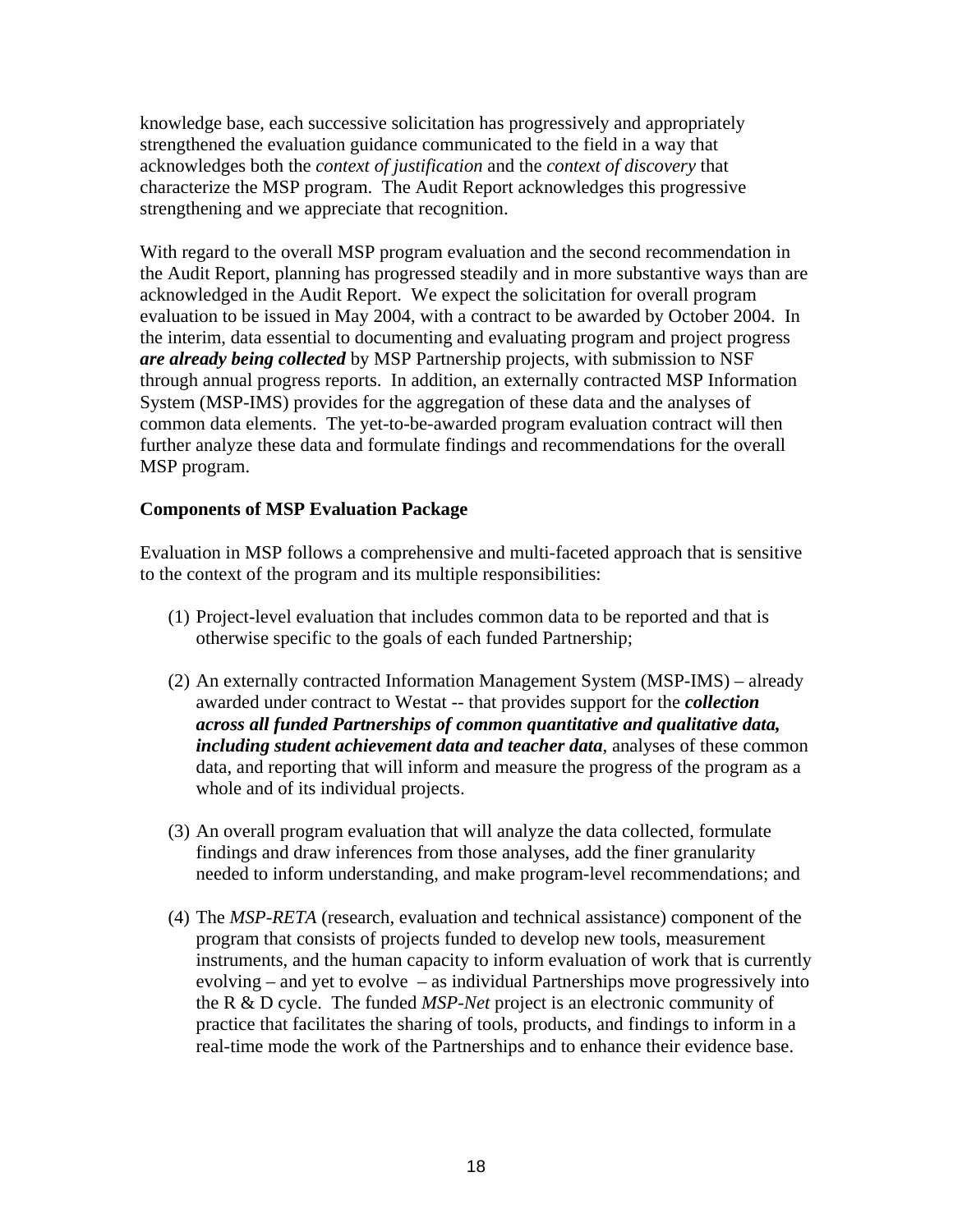The Audit Report of the MSP program focuses almost exclusively on the first and third prongs of this overall package. The second prong of the package, the Information Management System (MSP-IMS), receives little attention. Yet, the MSP-IMS brings consistency to the overall MSP data effort through its *common core of quantitative and qualitative data required of all Partnerships, including student and teacher data*. As such, it is an important component that mitigates some of the Audit Team's concerns, such as those about evaluation plans for two projects that "did not provide information as to how it will collect student- and teacher-related data, information that is necessary to measure outcomes such as increasing student achievement and increasing teacher quality, quantity, and diversity. Unless corrected, these projects will not have collected or analyzed information that is integral to assessing the overall success of the MSP program" (p. 10, Audit Report).

The initial MSP-IMS modules for data reporting have already been shared with Principal Investigators and are undergoing necessary review and approvals, including that required by the Office of Management and Budget, with actual implementation to commence before the end of the current calendar year. The important collection and evaluation of student achievement data will be discussed in greater detail below.

#### **Context for MSP Program Evaluation**

The MSP program is a large research and development  $(R & D)$  effort with multiple responsibilities. First, there is a responsibility for strong public accountability, especially in support of *No Child Left Behind* (NCLB), for (a) improved student achievement in mathematics and science, K-12, and (b) an improved K-12 teacher workforce in mathematics and science. Second, the MSP program has a responsibility to build the nation's capacity for improving mathematics and science education, including the knowledge base that contributes to effective educational practice at all levels of K-16 STEM education and the effective engagement of STEM disciplinary faculty in this work.

Some aspects of MSP work -- especially those that implement strategies for which the field has a reasonable knowledge base emanating from existing scholarship or prior experience -- are compatible with intervention-sensitive evaluation (*context of justification*). When the intervention or work to be done can be largely determined in advance of actual implementation, the work -- by its very nature – is more mature and, in most cases, lends itself to adequate assessment with existing measurement tools. R & D efforts, however, lack such maturity and often lack even the tools needed to measure important components of the work being done. This Audit Report heavily relies on a paradigm of evaluation that is intervention-sensitive at both the project and program levels, with relatively little acknowledgment of the important evaluation challenges that confront any R & D program.

Frechtling [communication of February 27, 2004] describes some of the unique challenges of evaluating an R & D effort: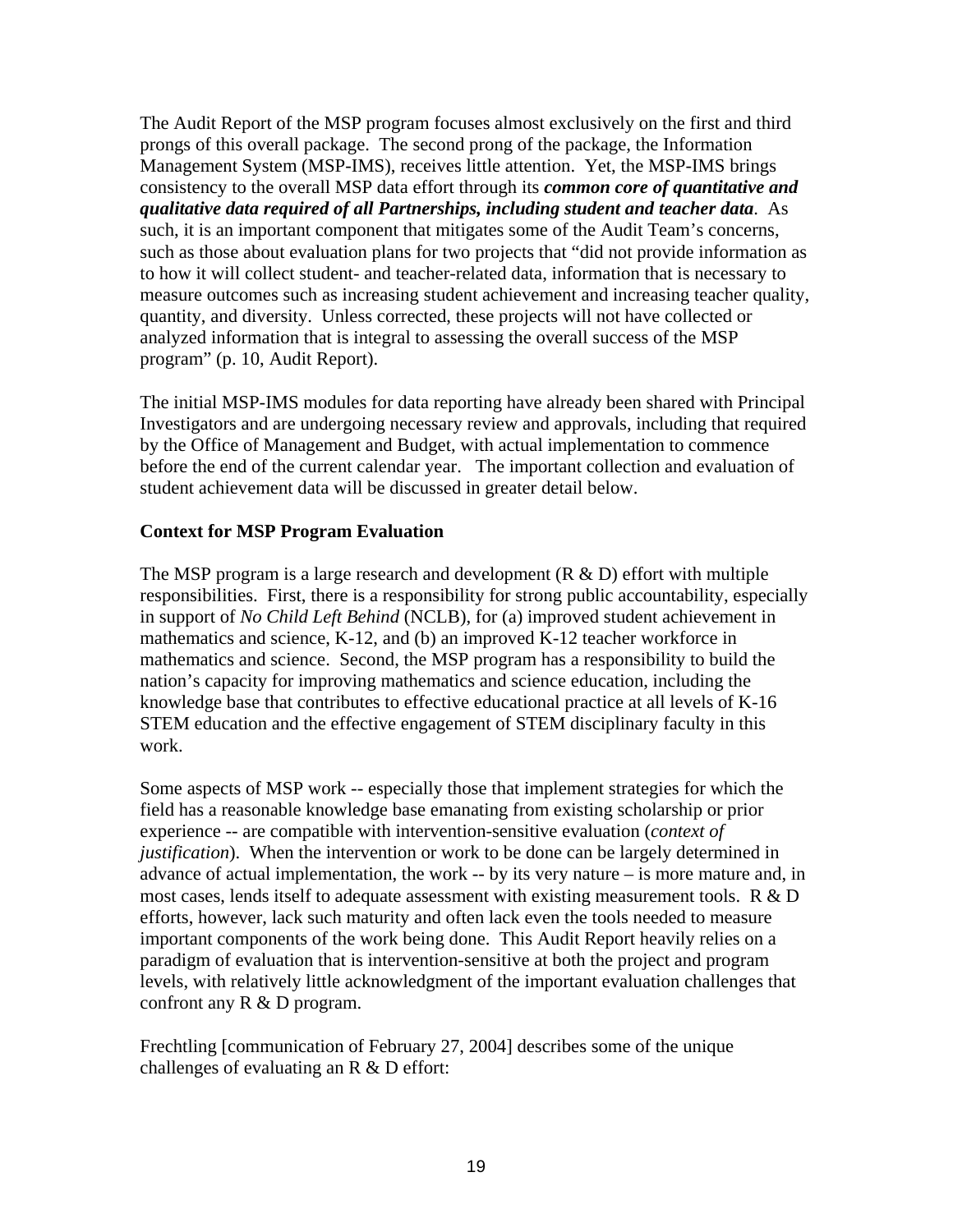- It may not be possible to completely define the complete evaluation plan early on when parts of the R and D effort are not themselves clearly defined. In some cases, a project may have four high level goals, but until all four goals are defined in more operational terms, strategies for attaining them, and the evidence for success identified, neither a comprehensive formative or summative plan can be created. In such a case, it may be possible to develop a complete evaluation plan for only one or two of the components and defer development of the rest until the program has been more completely specified. This is not really a problem with the evaluation plan, it is an issue that the project must address.
- With R and D efforts, it is sometimes the case that what needs to be measured cannot readily be accommodated with the tools that are at hand. Measuring teacher content knowledge is, somewhat surprisingly, an outcome that falls into this category. While there are a number of tools that purport to measure change in content knowledge, most instruments do not do so adequately. Another example is measuring the development of a partnership. While many studies have examined the notion of partnerships, we are still struggling with both the definition of the construct and the best ways to assess it.

In such cases, R and D is needed in the evaluation as well as in the program. One solution would be to defer the R and D on the program side until the measurement tool for evaluation is more firmly in place. In most cases this is neither possible nor preferable, and the two types of R and D have to go hand in hand. Again, this is not a problem with a specific evaluation plan, but rather the state of the art; the tools and methodologies we have are not always adequate.

This view of the distinction between new and mature efforts is supported by other scholars, including Shadish $3$ :

Brand new programs have not yet had time to work out program conceptualization and implementation problems. . . . In addition, less background information and fewer past evaluations are likely to exist for new programs, so more work will have to done 'from scratch.' Well-established programs may be more ready for outcome evaluation, and they may have a greater wealth of information already available on them.

#### Haertel and Means<sup>4</sup> write that:

With early-stage projects, it is important to know how the innovation plays out in real classrooms, and the evaluator needs to be alert to unintended interactions with features of the environment that program designers may not have taken into consideration. Providing useful feedback to program developers and developing understanding of project implementation in context—that is, how the elements of the innovation influence teacher and student behavior—will be paramount concerns at this stage. . . . Almost any approach produces good results in some settings with some kinds of supports. Before recommending particular approaches for broader implementation, we need a basis for understanding the range of contexts within which desired results are and are not likely to be forthcoming.

The MSP program, as well as the Partnership projects it has funded, has a strong emphasis on R & D. The evaluation of the MSP program is itself an R & D effort. In those domains where MSP program work can be characterized as more mature,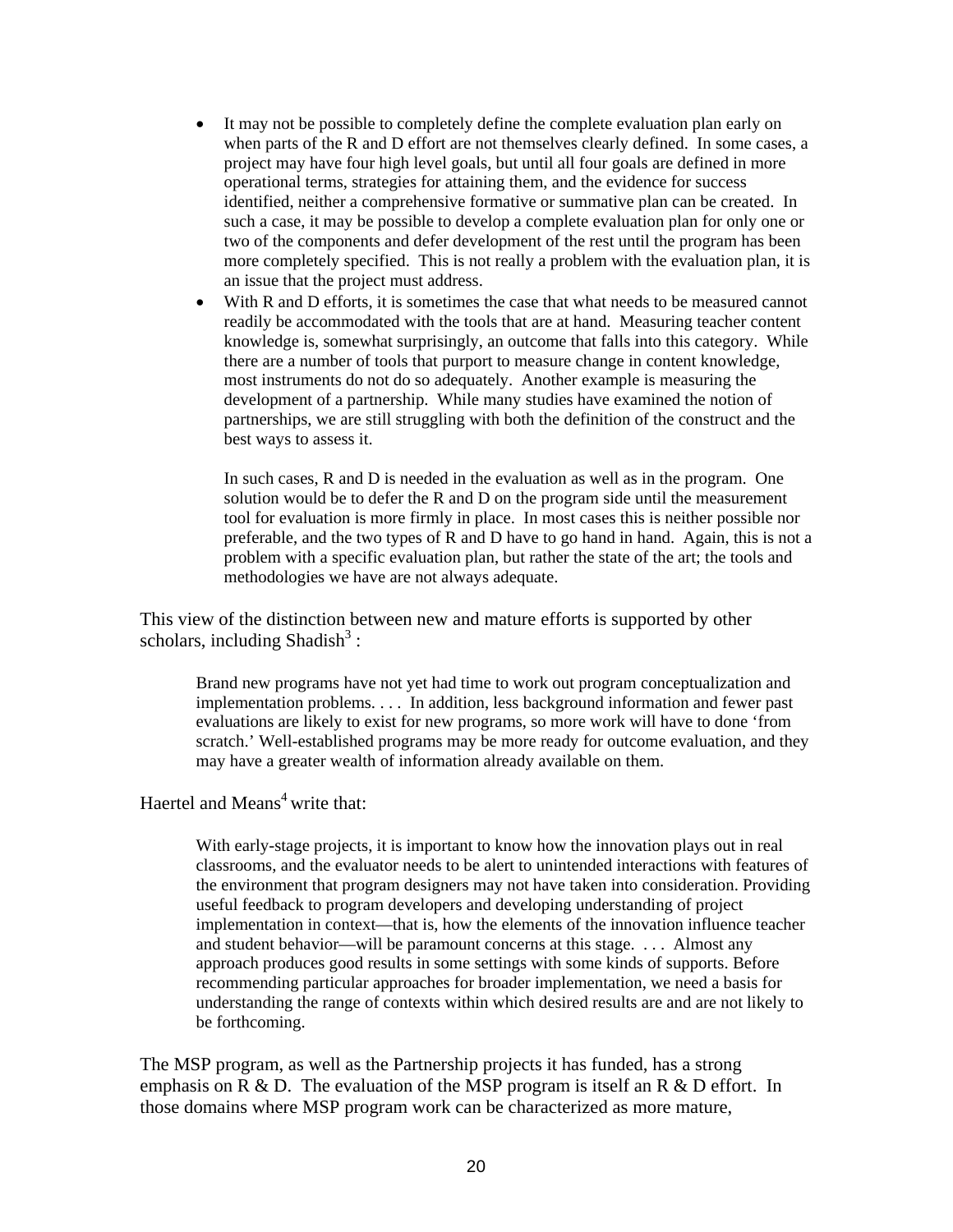evaluation processes are also more mature. In domains that are more vested in  $R \& D$ , the evaluation processes are evolving. In particular, there are critical challenges related to the existence of the very tools and instruments needed for assessing project process. The fourth prong of the MSP Evaluation Package, the MSP-RETA component, is therefore essential to an understanding of the logic of MSP and its R & D nature.

Even in their developmental stages, the tools and methodologies funded under MSP-RETA enable Partnerships to better assess the effects of their work and – absent other valid and reliable mechanisms – may be the best or perhaps even the *only* tools available. Projects funded by MSP-RETA include, for example, a *Longitudinal Design to Measure Effects of MSP Professional Development in Improving Quality of Instruction in Mathematics and Science Education* (Rolf Blank, Council of Chief State School Officers); *Design, Validation, and Dissemination of Measures of Content Knowledge for Teaching Mathematics* (Heather Hill, University of Michigan); *Assessing Teacher Learning about Science Learning* (Patrick Smith, Horizon Research, Inc.); *Alternative Approaches to Evaluating STEM Education Partnerships: A Review of Evaluation Methods and Application of an Interorganizational Model* (Gordon Kingsley, Georgia Tech Research Corporation); and *Adding Value to the Mathematics and Science Partnerships Evaluations* (Norman Webb, University of Wisconsin – Madison)*.* The instruments, methodologies, and tools under development in MSP-RETA are piloted and field-tested at MSP projects and other sites. The expected contribution of MSP-RETA to the evaluation capacity of the MSP program is an important component in assessing the viability of the overall management plan for MSP evaluation and in an overall understanding of MSP program logic.

#### **Data on Student Achievement**

Because student achievement data are viewed as an especially important component of the evaluation of the MSP, they deserve special attention in this response to the Audit Report. Analysis of each of the 23 approved Strategic Plans for the FY 2002 cohort of Partnerships provides documentation that *all* Partnership projects have approved plans for collecting data on student achievement and a viable system for such data collection. Goal III-1b of the FY 2003 GPRA Annual Performance Goals for Strategic Outcomes related to People states:

#### *NSF will significantly enhance the quality of K-12 mathematics and science education available to all students in Math and Science Partnership schools.*

#### *Performance indicators*:

• *Evidence in the award portfolio of the infrastructure to support high quality programs addressing issues related to teacher workforce capacity, including preservice education and inservice professional development of math and science teachers as well as alternative routes into the profession (e.g., scientists and engineers becoming teachers).*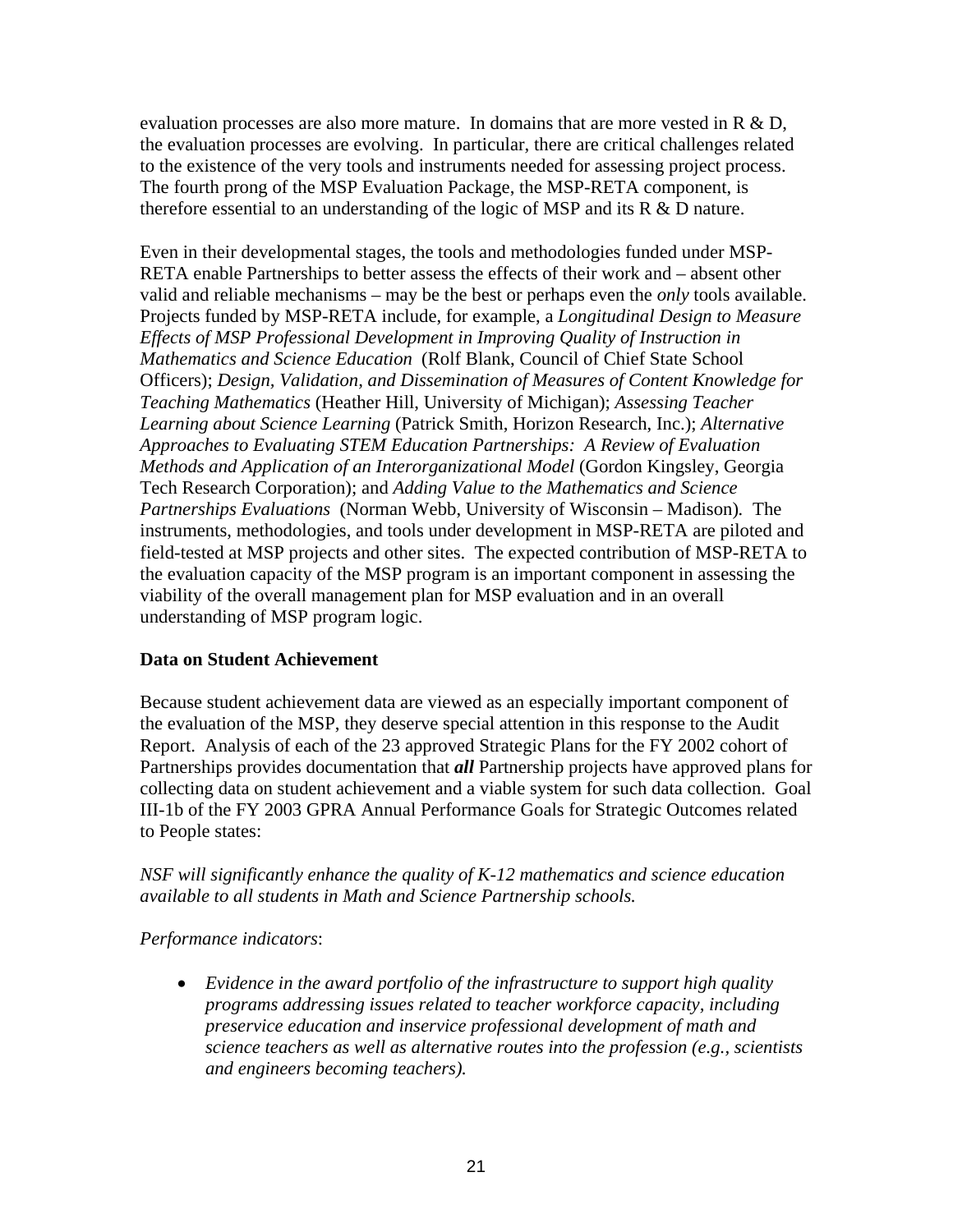• *Evidence within Partnership schools systems of the infrastructure needed to improve math and science education and to measure improvement, i.e., the adoption of appropriate assessments of student achievement, as well as the initiation of the collection of achievement data that can be disaggregated by ethnicity, socioeconomic status, gender, etc.* 

EHR, with assistance from Westat, compiled and assessed performance information related to this goal and reached a preliminary conclusion in summer 2003 that this goal was achieved for the FY 2002 cohort of Partnerships. In subsequent independent review in early September 2003, IBM (International Business Machines Corporation) Business Consulting Services then verified "the reliability of the processes NSF used to collect, process, maintain and report data for the goal and the analyses of the MSP proposals and strategic plans performed by NSF staff, external panels of reviewers, and Westsat." IBM also validated "that the Directorate of Education and Human Resources reached a reasonable conclusion that NSF achieved Goal III-B based on the quality of the performance information and analyses of the MSP program results to date."

#### **Additional Comments on the Audit Report**

We do not agree that the nine basic evaluation elements discussed in the Audit Report define an appropriate evaluation framework for an  $R \& D$  effort, such as the MSP program. Within the framework of these nine basic elements, however, we would also suggest that the perceived shortcomings in the four MSP Partnership evaluation plans of focus -- when compared with these nine elements – have perhaps been overstated in the narrative of the Audit Report (p. 9). Supporting/additional information transmitted from the NSF Office of the Inspector General on April 7, 2004, about these projects shows, for example, that in one of the four projects, there is but a single element that is perceived by the Audit Team as "missing." When a project's evaluation plan is perceived as having part of a single element that is incomplete and *its* relative importance can be debated, tagging that project as having a less-than-effective evaluation process is arguably not very compelling. Comments/responses on the remaining three projects and other arguments aside, however, **perhaps the most important point to be made is that elements in a project's evaluation plan that are perceived by the Audit Team as "missing" are not always indicative of a flaw in** *evaluation* **planning, but rather of the** *evolving project design* **that emanates from its R & D nature.**

Nonetheless, the Audit Report and the accompanying Additional Information do identify some areas where project evaluation plans could be improved. The FY 2002 cohort of Partnerships that were the focus of the Audit Report are relatively young – about eighteen months old – and we will continue to work with them to strengthen their evaluation plans as their project designs mature.

#### **Summary**

We agree in principle with the Audit Report of NSF's Math and Science Partnership Program that MSP and other NSF program solicitations should provide ever-increasing